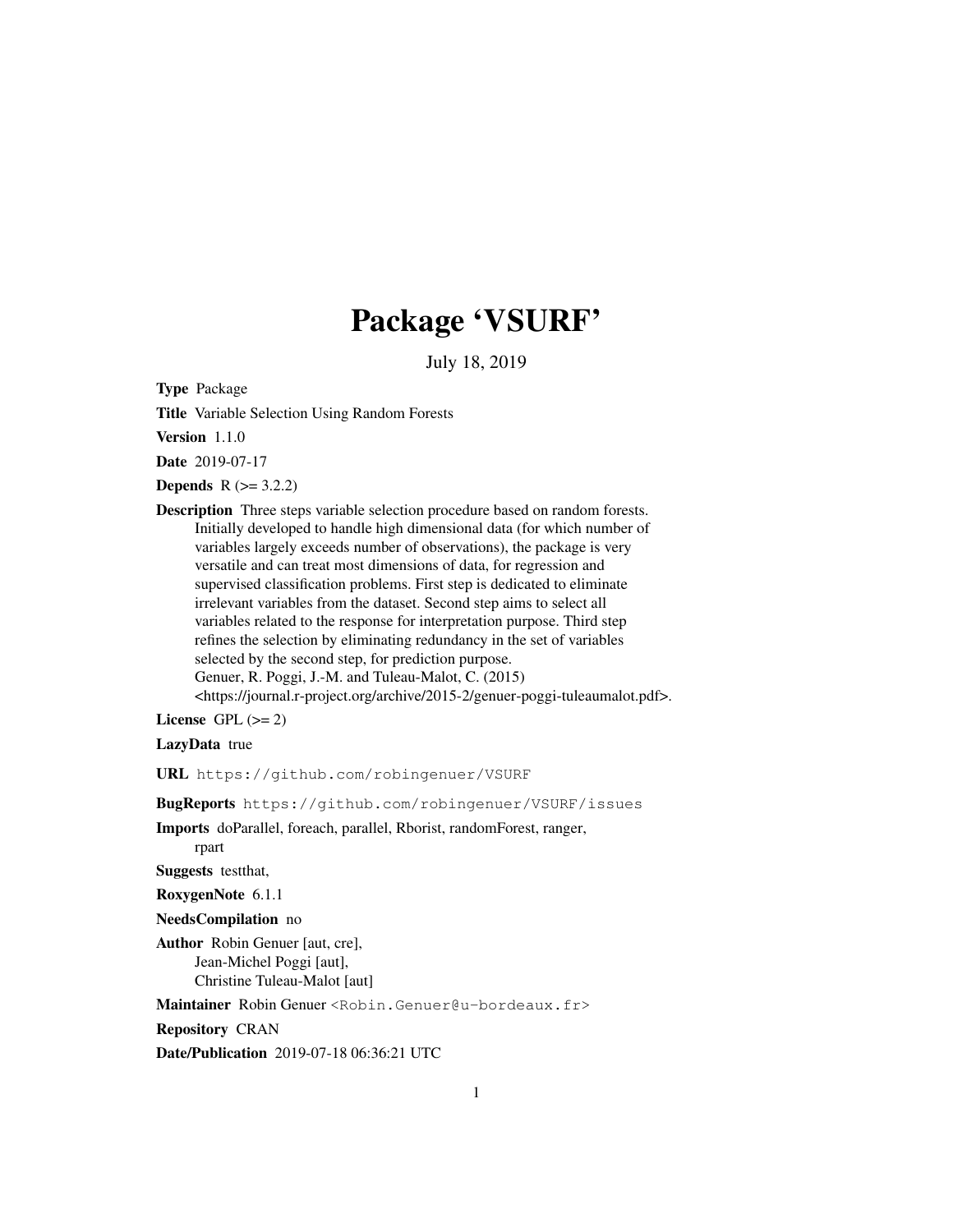# R topics documented:

plot.VSURF *Plot of VSURF results*

# Description

This function plots 4 graphs illustrating VSURF results.

# Usage

```
## S3 method for class 'VSURF'
plot(x, step = "all", var.names = FALSE,
  imp.mean = TRUE, imp.sd = TRUE,
  nvar.imp.mean = length(x$imp.mean.dec),
 nvar.imp.sd = length(x$imp.sd.dec),
  nvar.interp = length(x$varselect.thres),
  nvar.pred = length(x$varselect.pred), ...)
## S3 method for class 'VSURF thres'
plot(x, var.names = FALSE, imp.mean = TRUE,
  imp.sd = TRUE, nvar.imp.mean = length(x$imp.mean.dec),
  nvar.imp.sd = length(x$imp.sd.dec), ...)
## S3 method for class 'VSURF_interp'
plot(x, var.name = FALSE,nvar.interp = length(x$varselect.thres), \ldots)
## S3 method for class 'VSURF_pred'
plot(x, var.names = FALSE,
  nvar.pred = length(x$varselect.pred), ...)
```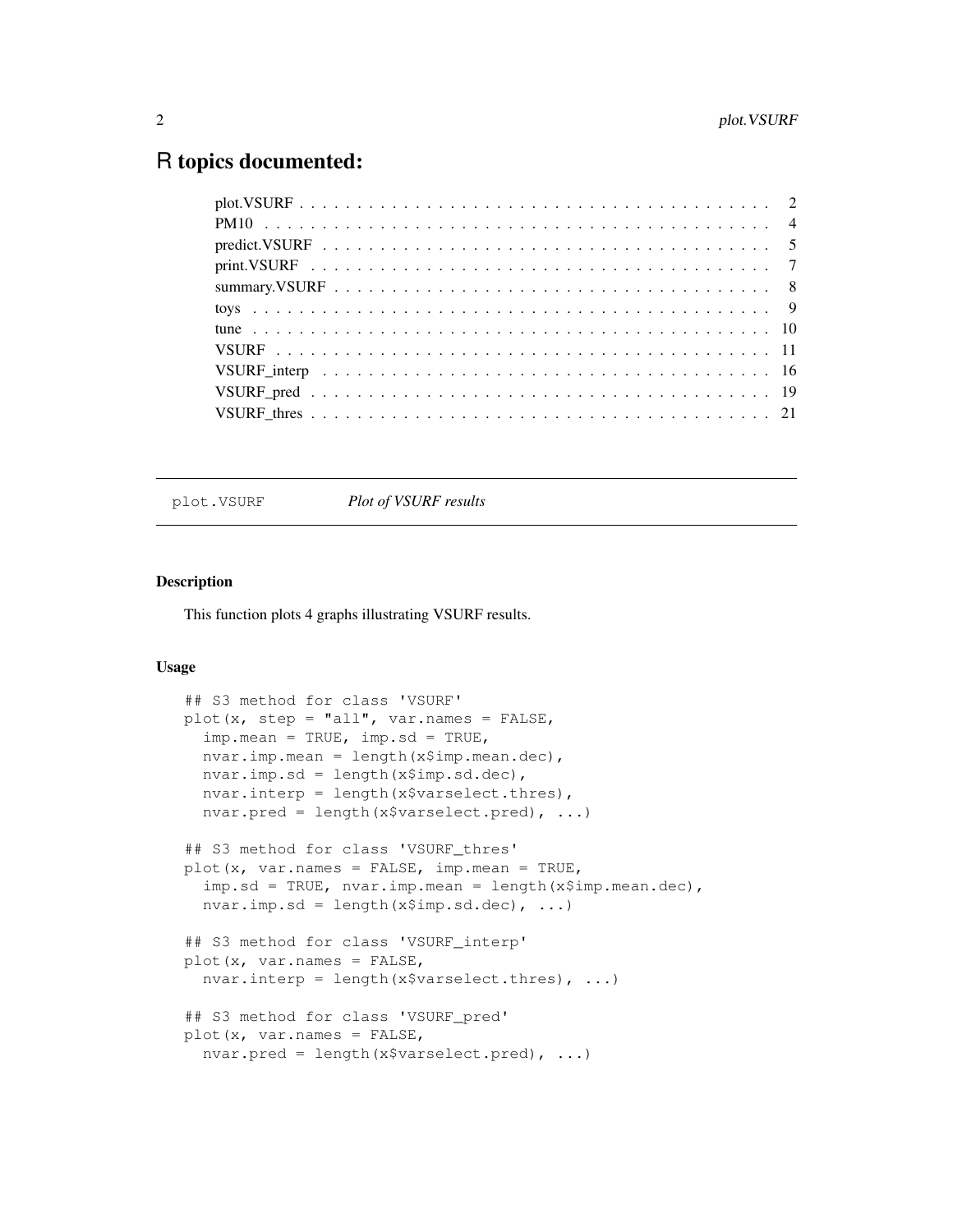#### **Arguments**

| X             | An object of class VSURF, VSURF_thres, VSURF_interp or VSURF_pred,<br>which is the result of the VSURF function (or resp. VSURF_thres, VSURF_interp<br>or VSURF pred). |  |
|---------------|------------------------------------------------------------------------------------------------------------------------------------------------------------------------|--|
| step          | A character string indicating which step must be plotted (default is "all"). Avail-<br>able choices are "thres", "interp", "pred".                                     |  |
| var.names     | If FALSE (default) xticks are the numbering given by the sorting of VI mean, if<br>TRUE they are the variables names.                                                  |  |
| imp.mean      | If TRUE (default) VI mean is plotted, if FALSE it is not.                                                                                                              |  |
| imp.sd        | If TRUE (default) VI standard deviation is plotted, if FALSE it is not.                                                                                                |  |
| nvar.imp.mean |                                                                                                                                                                        |  |
|               | The number of variables to be kept for the VI mean plot.                                                                                                               |  |
| nvar.imp.sd   | The number of variables to be kept for the VI standard deviation plot.                                                                                                 |  |
| nvar.interp   | The number of variables to be kept for the "interp" plot.                                                                                                              |  |
| nvar.pred     | The number of variables to be kept for the "pred" plot.                                                                                                                |  |
| $\ddotsc$     | Arguments to be passed to par (they will affect all plots) or to others methods<br>of plot.                                                                            |  |

# Details

The 2 graphs of the top row correspond to the "thresholding step" (and only these 2 graphs are plotted by the plot.VSURF\_thres function). The top left graph plots the mean variable importance in decreasing order (black curve). The red horizontal line represent the value of the threshold. The top right graph plots the standard deviation of variable importance with variables ordered according to their mean variable importance in decreasing order (black curve). The green line represents the predictions given by a CART tree fitted to the black curve (the standard deviations). Finally, the dotted horizontal red line represents the minimum value of the CART predictions, which actually is the value of the threshold.

The bottom left graph corresponds to the "interpretation step" (and only this graph is plotted by the plot.VSURF\_interp function). It plots the mean OOB error rate of embedded random forests models (from the one with only one variable as predictor, to the one with all variables kept after the "thresholding step"). The vertical red line indicates the retained model.

The bottom right graph corresponds to the "prediction step" (and only this graph is plotted by the plot.VSURF\_pred function). It plots the mean OOB error rate of embedded random forests models (the difference, here, being that variables are added to the model in a step-wise manner). The retained model is the final one.

#### Author(s)

Robin Genuer, Jean-Michel Poggi and Christine Tuleau-Malot

# References

Genuer, R. and Poggi, J.M. and Tuleau-Malot, C. (2010), *Variable selection using random forests*, Pattern Recognition Letters 31(14), 2225-2236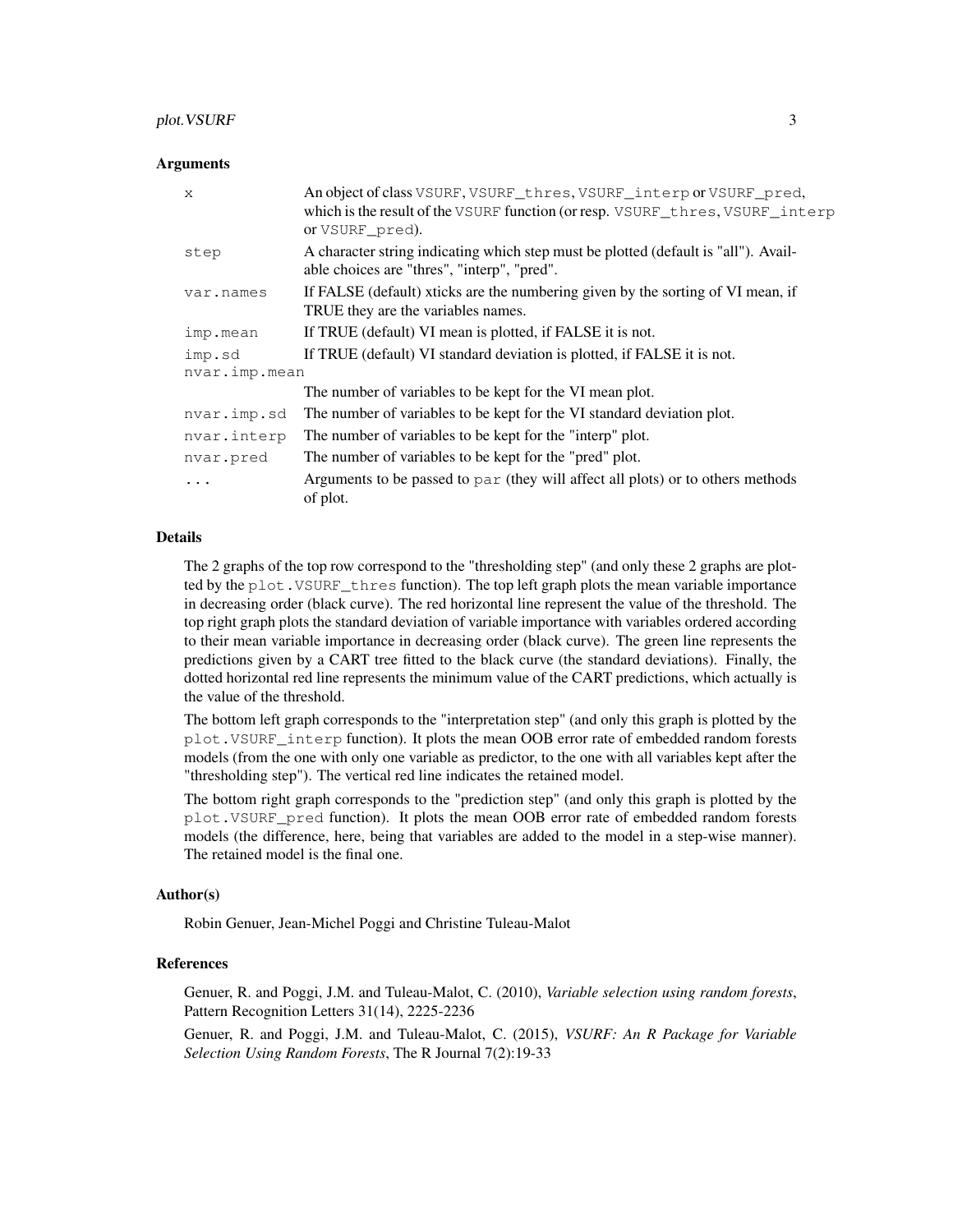# See Also

VSURF, summary.VSURF

#### Examples

```
## Not run:
data(iris)
iris.vsurf \leq VSURF(iris[,1:4], iris[,5])
plot(iris.vsurf)
plot(iris.vsurf, var.names=TRUE)
plot(iris.vsurf, step="thres")
```

```
# A more interesting example with toys data (see \code{\link{toys}})
# (a few minutes to execute) and intermediate functions
data(toys)
toys.vsurf <- VSURF(toys$x, toys$y)
plot(toys.vsurf)
plot(toys.vsurf, nvar.imp.mean = 50, nvar.imp.sd = 50)
toys.thres <- VSURF_thres(toys$x, toys$y)
plot(toys.thres)
plot(toys.thres, nvar.imp.mean = 70, imp.sd = FALSE)
toys.interp <- VSURF_interp(toys$x, toys$y, vars = toys.thres$varselect.thres)
plot(toys.interp, var.names = TRUE)
toys.pred <- VSURF_pred(toys$x, toys$y, err.interp = toys.interp$err.interp,
                        varselect.interp = toys.interp$varselect.interp)
plot(toys.pred, var.names = TRUE)
## End(Not run)
```
PM10 *Real-world data on PM10 pollution in Rouen area, France*

# Description

These data are TEOM (Tapered Element Oscillating Microbalance) PM10 concentrations from 2004 to 2006 (1096 days) measured by Air Normand, and the associated weather data provided by Meteo France, the French national meteorological service, using six different monitoring sites.

#### Usage

ail gcm gui hri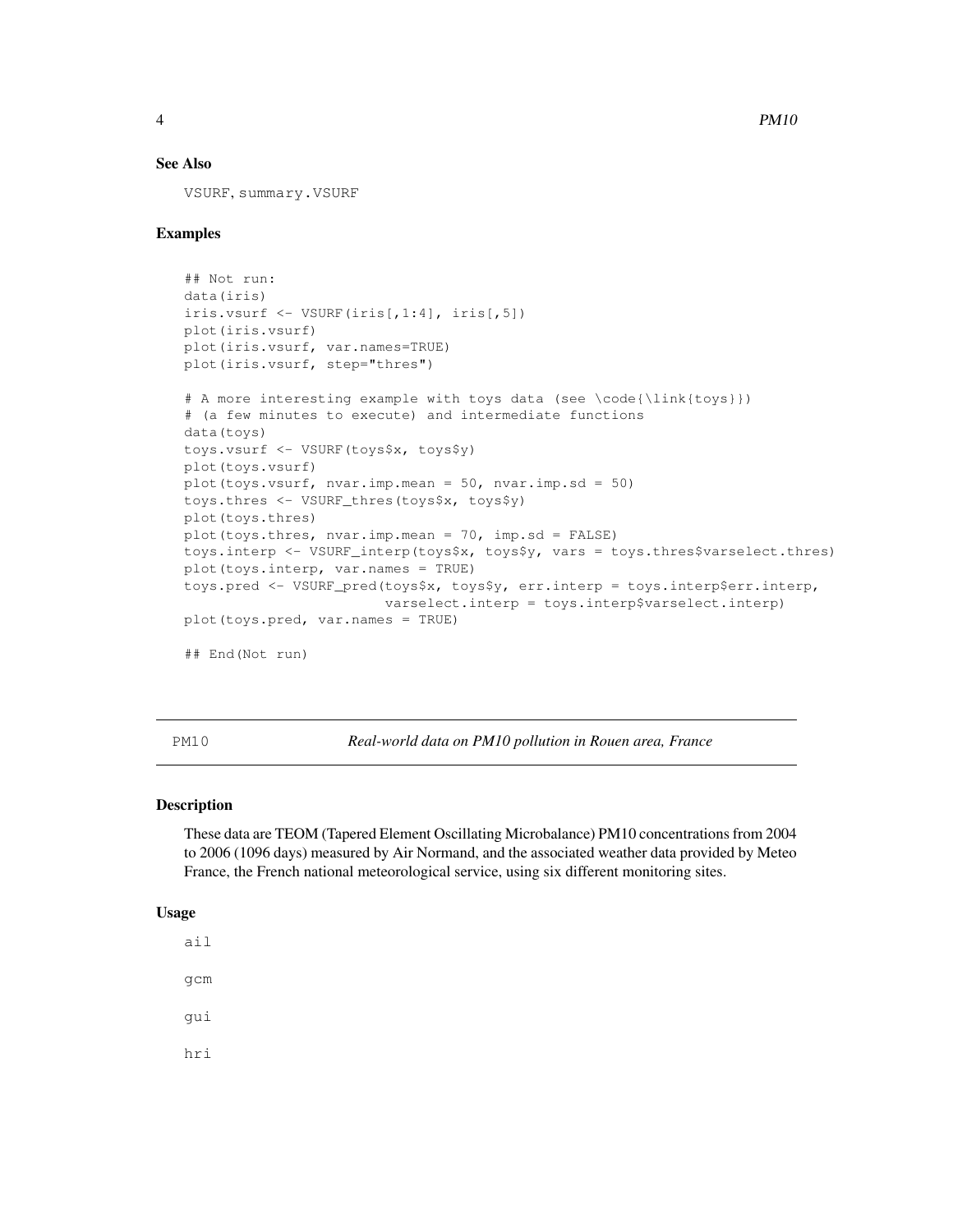#### $PM10$  5

jus

rep

# Format

Each object is a data frame.

The description of the 18 variables is the following (note that for gcm station, only the pollutant SO2 is available in addition to PM10, and for  $a \text{ i} 1$  station, there is no other pollutant in addition to PM10):

**PM10** Daily mean concentration of PM10, in  $\mu g/m^3$ 

**NO, NO2, SO2** Daily mean concentration of NO, NO2, SO2, in  $\mu q/m^3$ 

T.min, T.max, T.moy Daily minimum, maximum and mean temperature, in degree Celsius

DV.maxvv, DV.dom Daily maximum speed and dominant wind direction, in degree (for wind direction, 0 degree corresponds to north)

VV.max, VV.moy Daily maximum and mean wind speed, in m/s

PL.som Daily rainfall, in mm

**HR.min, HR.max, HR.moy** Daily minimum, maximum and mean relative humidity, in  $\%$ 

PA.moy Daily mean air pressure, in hPa

GTrouen, GTlehavre Daily temperature gradient, in degree Celsius

#### Details

Six different monitoring stations of the Rouen (Haute Normandie, France) area are considered. The urban station jus, the traffic station  $\text{qui}$ , the second most polluted in the region, and  $\text{gcm}$  which is located in an industrial area. In Le Havre, are considered the stations rep (the most polluted in the region) and hri located at the seaside. Lastly, the station ail near Dieppe, because it is rural and coastal, and a priori hardly influenced by social and industrial activity. Grouping by categories: jus and hri are background urban monitoring sites, gui and rep are urban sites close to traffic, gcm is industrial and ail is rural.

#### Source

F.-X. Jollois, J.-M. Poggi, B. Portier, *Three non-linear statistical methods to analyze PM10 pollution in Rouen area*. CSBIGS 3(1): 1-17, 2009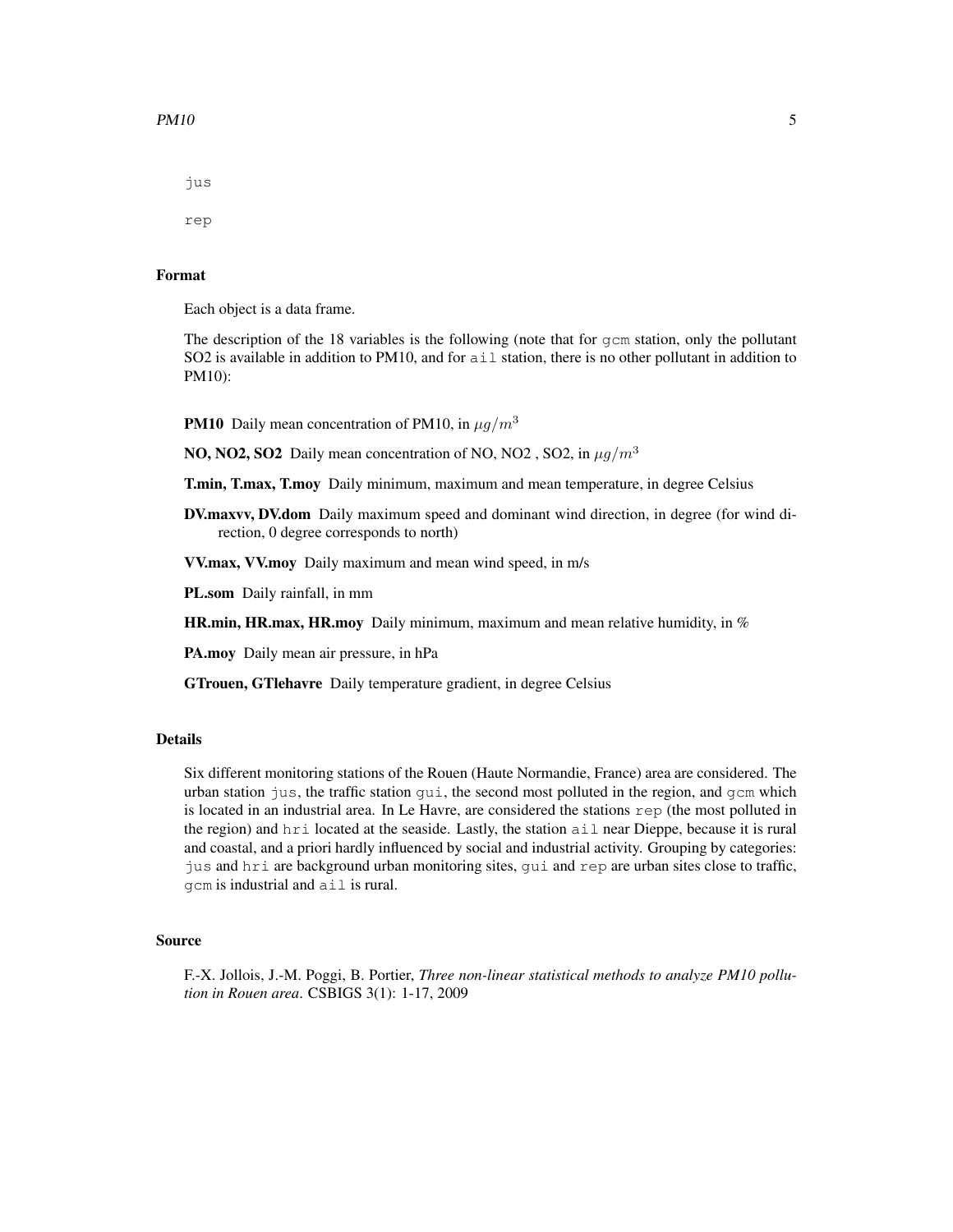#### Description

This function predicts new data with random forests, using variables selected by VSURF only.

# Usage

```
## S3 method for class 'VSURF'
predict(object, newdata, step = c("interp", "pred"), ...)
```
#### Arguments

| object     | An object of class VSURF, which is the result of the VSURF function.                                                                                                                    |
|------------|-----------------------------------------------------------------------------------------------------------------------------------------------------------------------------------------|
| newdata    | A data frame or matrix containing new data. (Note: If not given, the out-of-bag<br>predictions of the random Forest object is returned.)                                                |
| step       | A character string indicating which variable set must be used to train the randomForest<br>object (default is c("interp", "pred")). Available choices are "thres", "interp",<br>"pred". |
| $\ddots$ . | further parameters passed to randomForest or predict.randomForest<br>functions (depending on their names).                                                                              |

# Details

This method applies for a VSURF object. VSURF selects two sets of variables during its two last steps. For each set of variables, a random forest object is created, by running randomForest on training data using this set of variables only. Then the predict.randomForest function is used to predict new data.

#### Value

If only one step is indicated in step, a vector of predicted values.

If two or more steps are indicated in step, a data frame of predicted values (each column corresponding to a variable set).

#### Author(s)

Robin Genuer, Jean-Michel Poggi and Christine Tuleau-Malot

# References

Genuer, R. and Poggi, J.M. and Tuleau-Malot, C. (2010), *Variable selection using random forests*, Pattern Recognition Letters 31(14), 2225-2236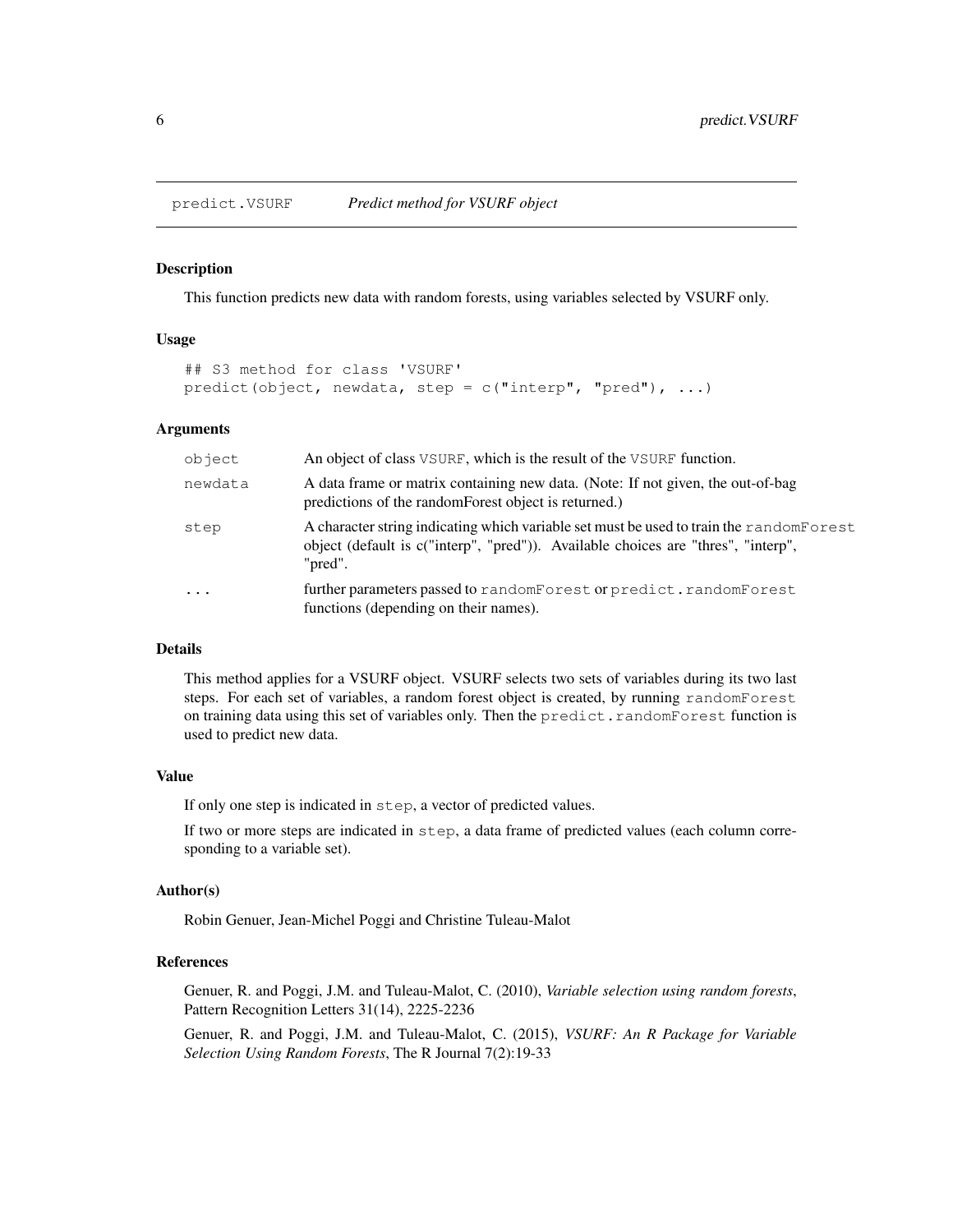# print.VSURF 7

#### See Also

VSURF

# Examples

```
## Not run:
data(iris)
iris.learn <- sample(1:nrow(iris), nrow(iris)/2)
iris.vsurf <- VSURF(iris[iris.learn, 1:4], iris[iris.learn, 5], ntree = 100, nfor.thres = 20
                    nfor.interp = 10, nfor.pred = 10)
iris.predictions <- predict(iris.vsurf, newdata = iris[-iris.learn, 1:4])
# A more interesting example with toys data (see \code{\link{toys}})
# (a few minutes to execute)
data(toys)
toys.learn \leftarrow 1: (nrow (toys$x) / 2)
toys.vsurf <- VSURF(toys$x[toys.learn, ], toys$y[toys.learn])
toys.predictions <- predict(toys.vsurf, newdata = toys$x[-toys.learn, ])
## End(Not run)
```
print.VSURF *Print of VSURF results*

# Description

This function display a small description of VSURF results

#### Usage

```
## S3 method for class 'VSURF'
print(x, \ldots)
```
# Arguments

|          | An object of class VSURF, which is the result of the VSURF function. |
|----------|----------------------------------------------------------------------|
| $\cdots$ | Not used.                                                            |

#### Author(s)

Robin Genuer, Jean-Michel Poggi and Christine Tuleau-Malot

# References

Genuer, R. and Poggi, J.M. and Tuleau-Malot, C. (2010), *Variable selection using random forests*, Pattern Recognition Letters 31(14), 2225-2236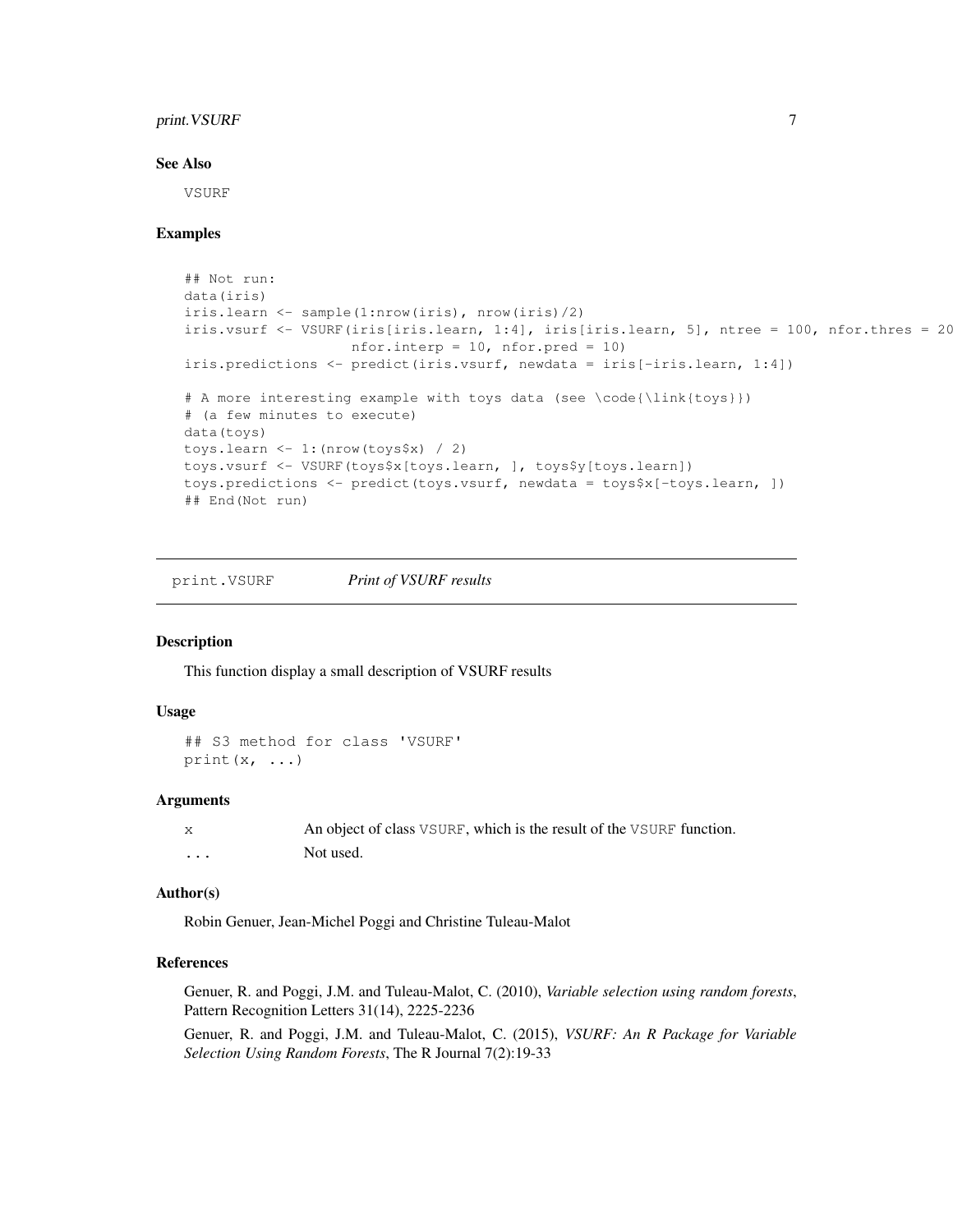# See Also

VSURF, plot.VSURF, summary.VSURF

#### Examples

```
## Not run:
data(iris)
iris.vsurf \leq VSURF(iris[,1:4], iris[,5], ntree = 100, nfor.thres = 20,
                    nfor.interp = 10, nfor.pred = 10)
iris.vsurf
## End(Not run)
```
summary.VSURF *Summary of VSURF results*

#### Description

This function displays a summary of VSURF results

#### Usage

```
## S3 method for class 'VSURF'
summary(object, ...)
```
#### Arguments

| object   | An object of class VSURF, which is the result of the VSURF function. |
|----------|----------------------------------------------------------------------|
| $\cdots$ | Not used.                                                            |

#### Details

This function prints the total computation time of VSURF. It also gives the number of selected variables (and the computation time) at each step of VSURF. In addition, it gives the number of cores and the type of cluster if the parallel version of VSURF was used.

#### Author(s)

Robin Genuer, Jean-Michel Poggi and Christine Tuleau-Malot

# References

Genuer, R. and Poggi, J.M. and Tuleau-Malot, C. (2010), *Variable selection using random forests*, Pattern Recognition Letters 31(14), 2225-2236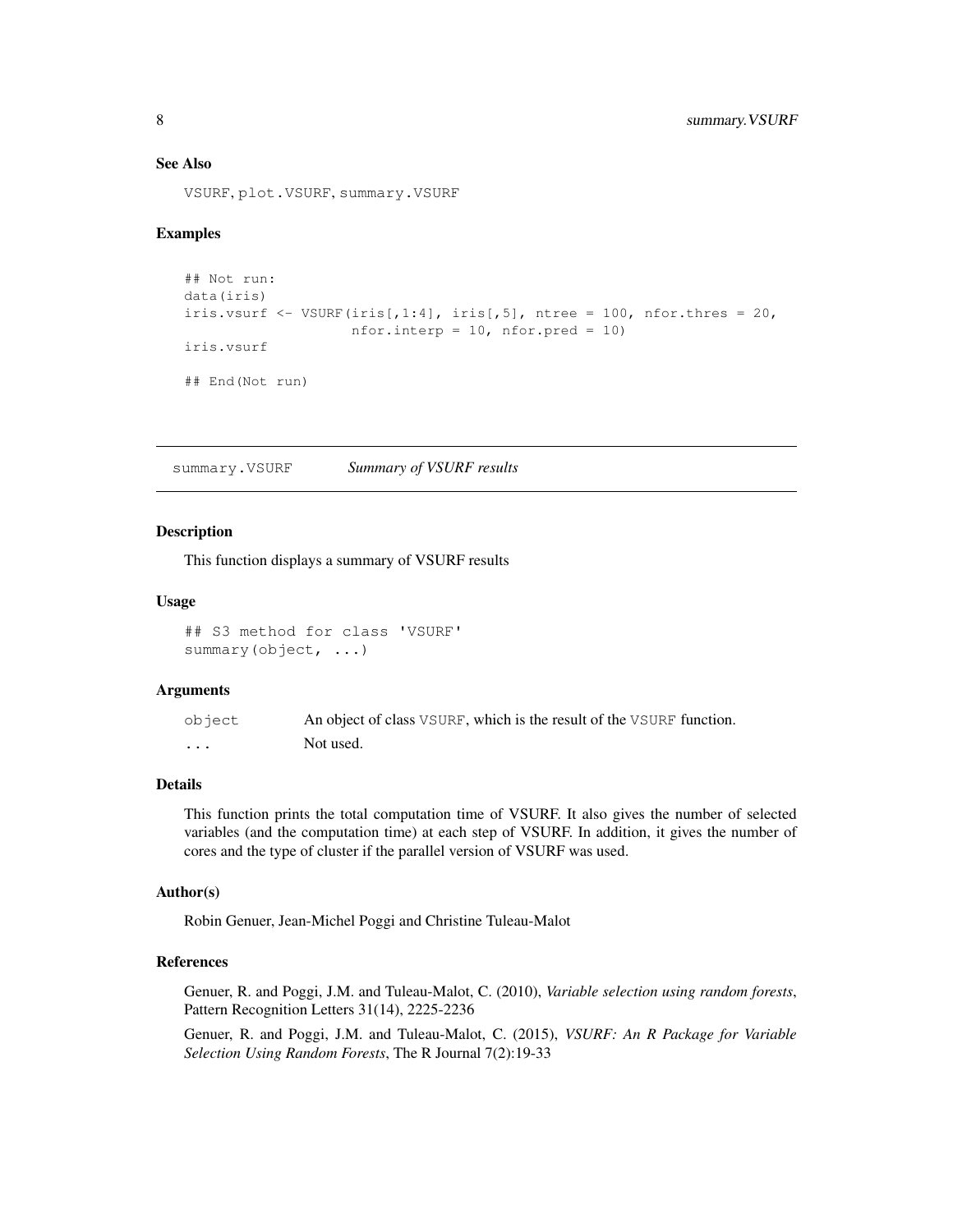toys to the contract of the contract of the contract of the contract of the contract of the contract of the contract of the contract of the contract of the contract of the contract of the contract of the contract of the co

# See Also

VSURF, plot.VSURF

# Examples

```
## Not run:
data(iris)
iris.vsurf \leq VSURF(iris[,1:4], iris[,5], ntree = 100, nfor.thres = 20,
                    nfor.interp = 10, nfor.pred = 10)
summary(iris.vsurf)
# A more interesting example with toys data (see \code{\link{toys}})
# (a few minutes to execute)
data(toys)
toys.vsurf <- VSURF(toys$x, toys$y)
summary(toys.vsurf)
## End(Not run)
```
# toys *A simulated dataset called toys data*

#### Description

toys is a simple simulated dataset of a binary classification problem, introduced by Weston et.al..

# Format

The format is a list of 2 components:

- x a dataframe containing input variables: with 100 obs. of 200 variables
- y output variable: a factor with 2 levels "-1" and "1"

#### Details

It is an equiprobable two class problem, Y belongs to {-1,1}, with six true variables, the others being some noise. The simulation model is defined through the conditional distribution of the  $X_i$ for Y=y:

- with probability 0.7,  $X^{\wedge}$  = N(yj,1) for j=1,2,3 and  $X^{\wedge}$  = N(0,1) for j=4,5,6 ;
- with probability 0.3,  $X^{\wedge}$   $\sim N(0,1)$  for j=1,2,3 and  $X^{\wedge}$   $\sim N(y(j-3),1)$  for j=4,5,6 ;
- the other variables are noise,  $X^{\wedge}$   $\sim N(0,1)$  for  $j=7,\ldots,p$ .

After simulation, the obtained variables are finally standardized.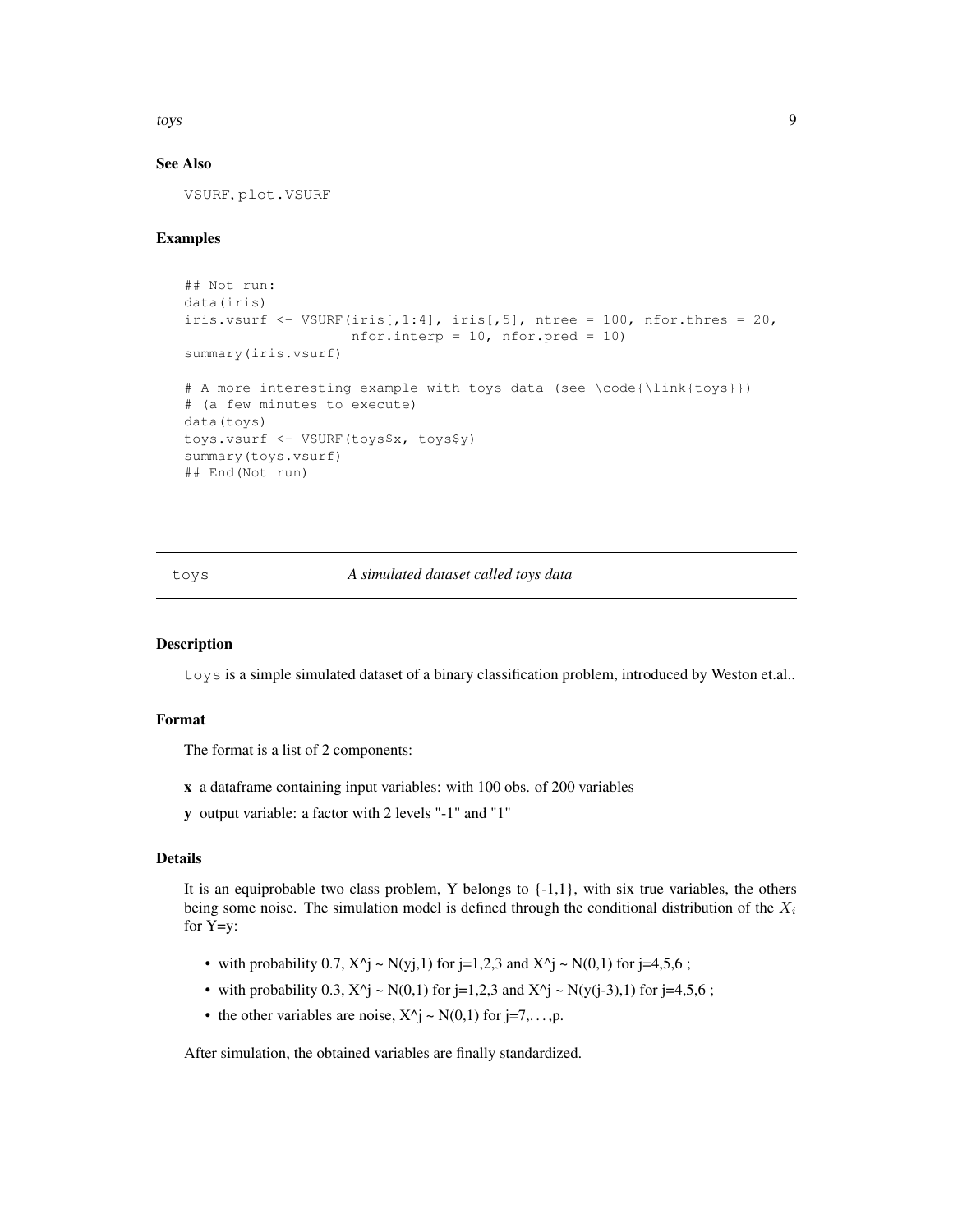# Source

Weston, J., Elisseff, A., Schoelkopf, B., Tipping, M. (2003), *Use of the zero norm with linear models and Kernel methods*, J. Machine Learn. Res. 3, 1439-1461

# Examples

```
data(toys)
toys.rf <- randomForest::randomForest(toys$x, toys$y)
toys.rf
## Not run:
# VSURF applied for toys data:
# (a few minutes to execute)
data(toys)
toys.vsurf <- VSURF(toys$x, toys$y)
toys.vsurf
## End(Not run)
```
tune *Tuning of the thresholding and interpretation steps of VSURF*

#### Description

This function allows to tune the "thresholding" and "interpretation step" of VSURF, without rerunning all computations.

# Usage

```
tune(x, ...)
## S3 method for class 'VSURF_thres'
tune(x, nmin = 1, ...)
## S3 method for class 'VSURF_interp'
tune(x, nsd = 1, ...)
```

| X.        | An object of class VSURF_thres or VSURF_interp, which is the result of<br>the VSURF thres or VSURF interp function. |
|-----------|---------------------------------------------------------------------------------------------------------------------|
| $\ddotsc$ | Not used.                                                                                                           |
| nmin      | Number of times the "minimum value" is multiplied to set threshold value. See<br>details below.                     |
| nsd       | Number of times the standard deviation of the minimum value of err. interp<br>is multiplied. See details below.     |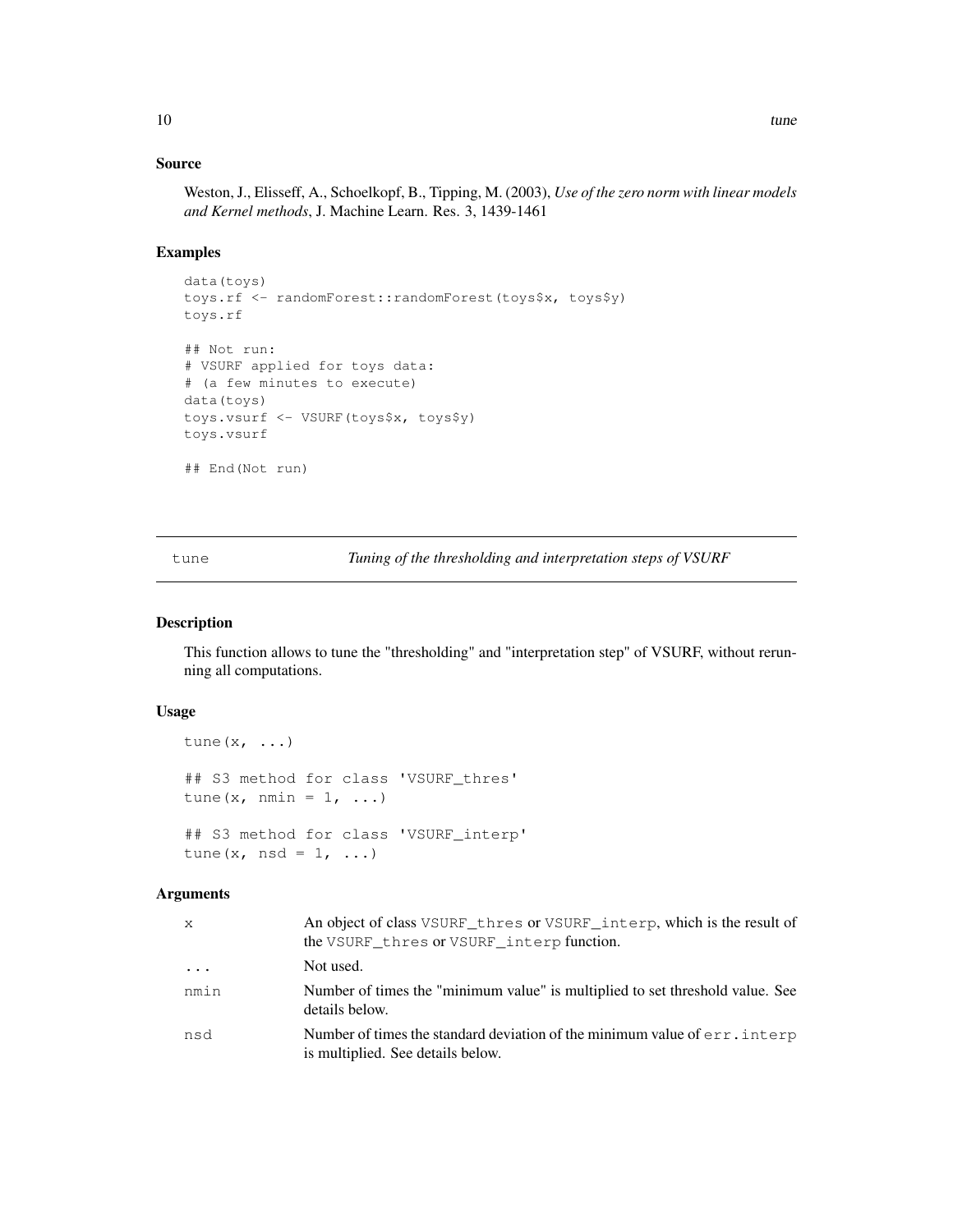# Details

In VSURF\_thres function, the actual threshold is performed like this: only variables with a mean VI larger than nmin \* min.thres are kept. The function tune.VSURF\_thres allows you to change the value of nmin (which multiply the estimated threshold value min.thres), without rerunning all computations. To get a softer threshold than default, choose a value of nmin less than 1, and to get a harder one, choose a value larger than 1.

In VSURF\_interp function, the smallest model (and hence its corresponding variables) having a mean OOB error rate less than err.min + nsd \* sd.min is selected. The function tune.VSURF\_interp allows to change the value of nsd (which multiply the standard deviation of the minimum OOB error rate sd.min), without rerunning all computations. To get a larger model than default, choose a value of nsd less than 1, and to get a smaller one, choose a value larger than 1.

#### Value

An object with the same structure than the original output (from VSURF\_thres or VSURF\_interp).

#### Author(s)

Robin Genuer, Jean-Michel Poggi and Christine Tuleau-Malot

#### References

Genuer, R. and Poggi, J.M. and Tuleau-Malot, C. (2010), *Variable selection using random forests*, Pattern Recognition Letters 31(14), 2225-2236

Genuer, R. and Poggi, J.M. and Tuleau-Malot, C. (2015), *VSURF: An R Package for Variable Selection Using Random Forests*, The R Journal 7(2):19-33

# See Also

VSURF, VSURF\_thres, VSURF\_interp

#### Examples

```
## Not run:
data(iris)
iris.thres \leq VSURF_thres(iris[,1:4], iris[,5], ntree = 100, nfor.thres = 20)
iris.thres.tuned <- tune(iris.thres, nmin = 10)
iris.thres.tuned
iris.interp <- VSURF_interp(iris[,1:4], iris[,5], vars = iris.thres$varselect.thres,
                            nfor.interp = 10)
iris.interp.tuned <- tune(iris.interp, nsd = 10)
iris.interp.tuned
```
## End(Not run)

#### tune the contract of the contract of the contract of the contract of the contract of the contract of the contract of the contract of the contract of the contract of the contract of the contract of the contract of the contr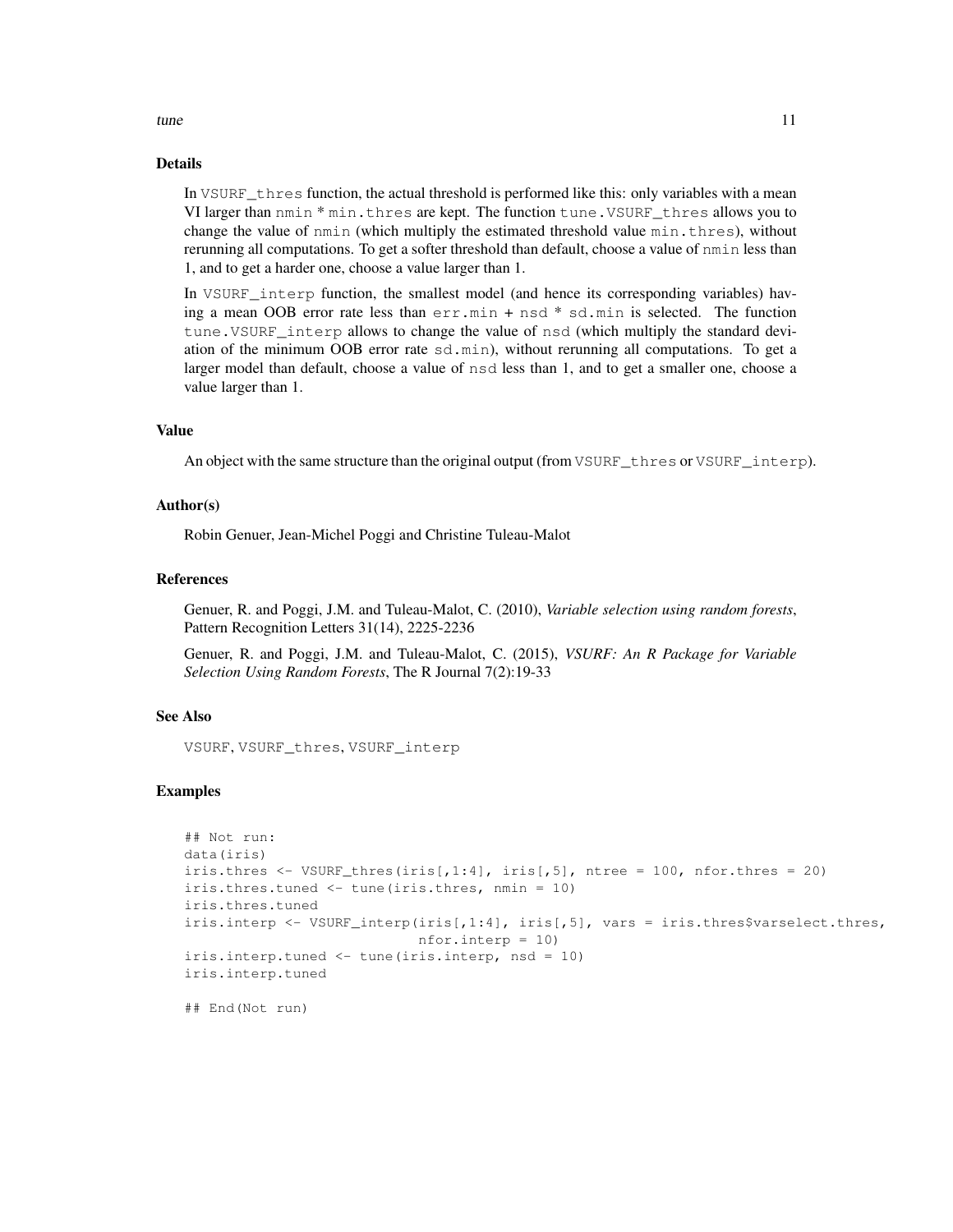#### Description

Three steps variable selection procedure based on random forests for supervised classification and regression problems. First step ("thresholding step") is dedicated to eliminate irrelevant variables from the dataset. Second step ("interpretation step") aims to select all variables related to the response for interpretation purpose. Third step ("prediction step") refines the selection by eliminating redundancy in the set of variables selected by the second step, for prediction purpose.

# Usage

```
VSURF(x, \ldots)## Default S3 method:
VSURF(x, y, ntree = 2000,
 mtry = max(floor(ncol(x)/3), 1), nfor. thres = 50, nmin = 1,
  nfor.interp = 25, nsd = 1, nfor.pred = 25, nmj = 1,
  RFimplem = "randomForest", parallel = FALSE, ncores = detectCores()
  - 1, clusterType = "PSOCK", verbose = TRUE, ...)
## S3 method for class 'formula'
```
# VSURF(formula, data, ..., na.action = na.fail)

| x, formula  | A data frame or a matrix of predictors, the columns represent the variables. Or<br>a formula describing the model to be fitted. |
|-------------|---------------------------------------------------------------------------------------------------------------------------------|
| $\ddots$    | others parameters to be passed on to the randomForest function (see ?ran-<br>domForest for further information).                |
| y           | A response vector (must be a factor for classification problems and numeric for<br>regression ones).                            |
| ntree       | Number of trees in each forests grown. Standard parameter of random Forest.                                                     |
| mtry        | Number of variables randomly sampled as candidates at each split. Standard<br>parameter of randomForest.                        |
| nfor.thres  | Number of forests grown for "thresholding step" (first of the three steps).                                                     |
| nmin        | Number of times the "minimum value" is multiplied to set threshold value. See<br>details below.                                 |
| nfor.interp | Number of forests grown for "interpretation step" (second of the three steps).                                                  |
| nsd         | Number of times the standard deviation of the minimum value of err. interp<br>is multiplied. See details below.                 |
| nfor.pred   | Number of forests grown for "prediction step" (last of the three steps).                                                        |
| nmi         | Number of times the mean jump is multiplied. See details below.                                                                 |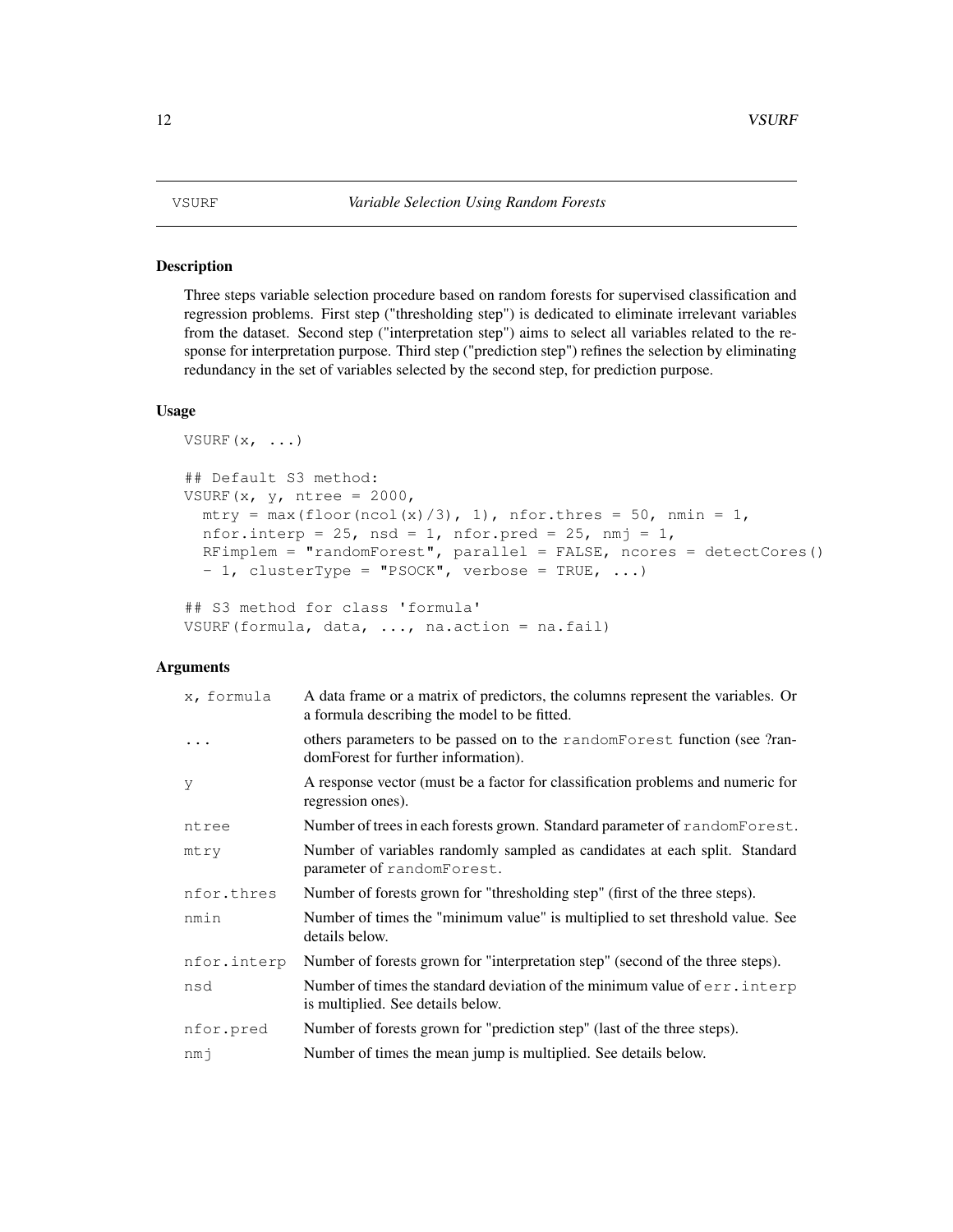# $VSURF$  13

| RFimplem    | Choice of the random forests implementation to use : "randomForest" (default),<br>"ranger" or "Rborist" (not that if "Rborist" is chosen, "randoForest" will still be<br>used for the first step VSURF_thres). If a vector of length 3 is given, each co-<br>ordinate is passed to each intermediate function: VSURF_thres, VSURF_interp,<br>VSURF_pred, in this order.                                                                                                                                                                                                                                                               |
|-------------|---------------------------------------------------------------------------------------------------------------------------------------------------------------------------------------------------------------------------------------------------------------------------------------------------------------------------------------------------------------------------------------------------------------------------------------------------------------------------------------------------------------------------------------------------------------------------------------------------------------------------------------|
| parallel    | A logical indicating if you want VSURF to run in parallel on multiple cores (de-<br>fault to FALSE). If a vector of length 3 is given, each coordinate is passed to each<br>intermediate function: VSURF_thres, VSURF_interp, VSURF_pred, in<br>this order.                                                                                                                                                                                                                                                                                                                                                                           |
| ncores      | Number of cores to use. Default is set to the number of cores detected by R<br>minus 1.                                                                                                                                                                                                                                                                                                                                                                                                                                                                                                                                               |
| clusterType | Type of the multiple cores cluster used to run VSURF in parallel. Must be<br>chosen among "PSOCK" (default: SOCKET cluster available locally on all OS),<br>"FORK" (local too, only available for Linux and Mac OS), "MPI" (can be used<br>on a remote cluster, which needs snow and Rmpi packages installed), "ranger"<br>and "Rborist" for internal parallelizations of those packages (not that if "Rborist"<br>is chosen, "SOCKET" will still be used for the first step VSURF_thres). If<br>a vector of length 2 is given, each coordinate is passed to each intermediate<br>function: VSURF_thres, VSURF_interp, in this order. |
| verbose     | A logical indicating if information about method's progress (included progress<br>bars for each step) must be printed (default to TRUE). Adds a small extra over-<br>load.                                                                                                                                                                                                                                                                                                                                                                                                                                                            |
| data        | a data frame containing the variables in the model.                                                                                                                                                                                                                                                                                                                                                                                                                                                                                                                                                                                   |
| na.action   | A function to specify the action to be taken if NAs are found. (NOTE: If given,<br>this argument must be named, and as randomForest it is only used with the<br>formula-type call.)                                                                                                                                                                                                                                                                                                                                                                                                                                                   |

#### Details

- First step ("thresholding step"): first, nfor.thres random forests are computed using the function randomForest with arguments importance=TRUE, and our choice of default values for ntree and mtry (which are higher than default in randomForest to get a more stable variable importance measure). Then variables are sorted according to their mean variable importance (VI), in decreasing order. This order is kept all along the procedure. Next, a threshold is computed: min.thres, the minimum predicted value of a pruned CART tree fitted to the curve of the standard deviations of VI. Finally, the actual "thresholding step" is performed: only variables with a mean VI larger than nmin \* min.thres are kept.
- Second step ("interpretation step"): the variables selected by the first step are considered. nfor.interp embedded random forests models are grown, starting with the random forest build with only the most important variable and ending with all variables selected in the first step. Then, err.min the minimum mean out-of-bag (OOB) error of these models and its associated standard deviation sd.min are computed. Finally, the smallest model (and hence its corresponding variables) having a mean OOB error less than  $err \cdot min + nsd * sd \cdot min$ is selected.

Note that for this step (and the next one), the  $m$ try parameter of randomForest is set to its default value (see randomForest) if nvm, the number of variables in the model, is not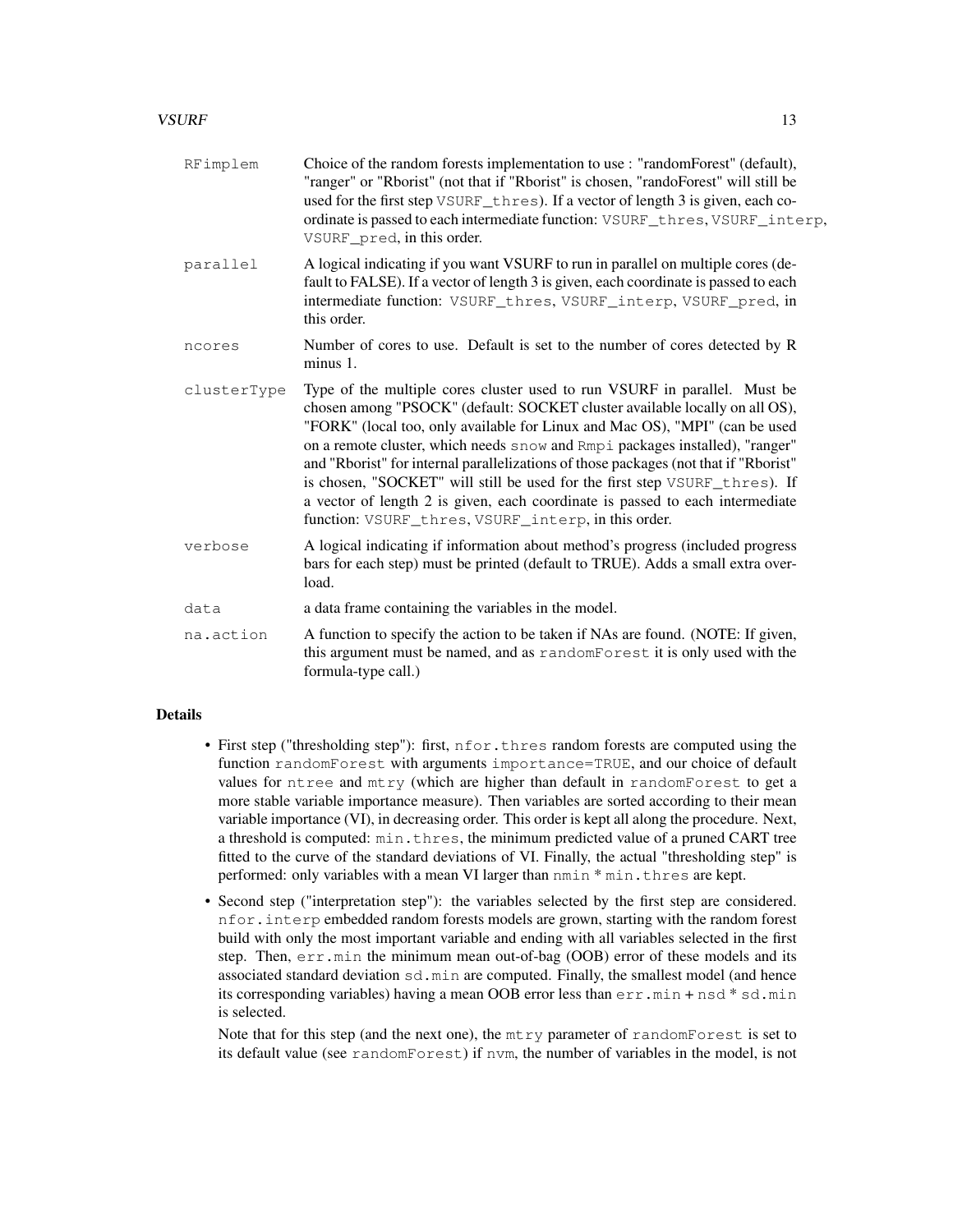greater than the number of observations, while it is set to nvm/3 otherwise. This is to ensure quality of OOB error estimations along embedded RF models.

• Third step ("prediction step"): the starting point is the same than in the second step. However, now the variables are added to the model in a stepwise manner. mean. jump, the mean jump value is calculated using variables that have been left out by the second step, and is set as the mean absolute difference between mean OOB errors of one model and its first following model. Hence a variable is included in the model if the mean OOB error decrease is larger than nmj \* mean.jump.

As for interpretation step, the mtry parameter of randomForest is set to its default value if nvm, the number of variables in the model, is not greater than the number of observations, while it is set to  $nvm/3$  otherwise.

VSURF is able to run using multiple cores in parallel (see parallel, clusterType and ncores arguments).

#### Value

An object of class VSURF, which is a list with the following components:

| varselect.thres     |                                                                                                                                   |  |
|---------------------|-----------------------------------------------------------------------------------------------------------------------------------|--|
|                     | A vector of indexes of variables selected after "thresholding step", sorted ac-<br>cording to their mean VI, in decreasing order. |  |
| varselect.interp    |                                                                                                                                   |  |
|                     | A vector of indexes of variables selected after "interpretation step".                                                            |  |
| varselect.pred      |                                                                                                                                   |  |
|                     | A vector of indexes of variables selected after "prediction step".                                                                |  |
| nums.varselect      |                                                                                                                                   |  |
|                     | A vector of the 3 numbers of variables selected resp. by "thresholding step",<br>"interpretation step" and "prediction step".     |  |
| imp.varselect.thres |                                                                                                                                   |  |
|                     | A vector of importance of the varselect. thres variables.                                                                         |  |
| min.thres           | The minimum predicted value of a pruned CART tree fitted to the curve of the<br>standard deviations of VI.                        |  |
|                     | imp. mean. dec A vector of the variables importance means (over nfor. thres runs), in de-<br>creasing order.                      |  |
| imp.mean.dec.ind    |                                                                                                                                   |  |
|                     | The ordering index vector associated to the sorting of variables importance<br>means.                                             |  |
| imp.sd.dec          | A vector of standard deviations of all variables importance. The order is given<br>by imp.mean.dec.ind.                           |  |
| mean.perf           | Mean OOB error rate, obtained by a random forests build on all variables.                                                         |  |
| pred.pruned.tree    |                                                                                                                                   |  |
|                     | Predictions of the CART tree fitted to the curve of the standard deviations of VI.                                                |  |
| err.interp          | A vector of the mean OOB error rates of the embedded random forests models<br>build during the "interpretation step".             |  |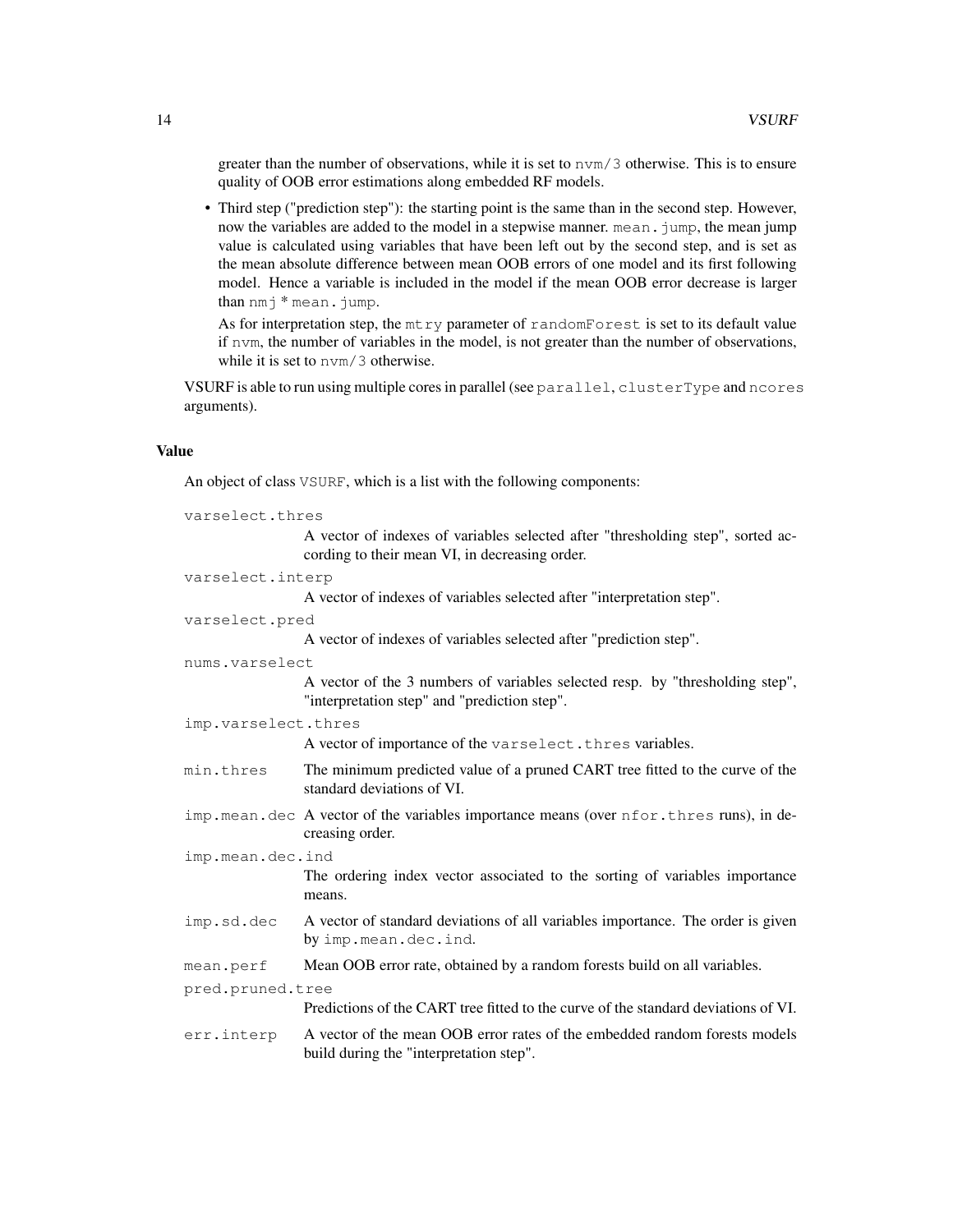# $VSURF$  15

| sd.min      | The standard deviation of OOB error rates associated to the random forests<br>model attaining the minimum mean OOB error rate during the "interpretation<br>step". |
|-------------|--------------------------------------------------------------------------------------------------------------------------------------------------------------------|
| err.pred    | A vector of the mean OOB error rates of the random forests models build during<br>the "prediction step".                                                           |
| mean.jump   | The mean jump value computed during the "prediction step".                                                                                                         |
|             | nmin, nsd, nmj Corresponding parameters values.                                                                                                                    |
|             | overall.time Overall computation time.                                                                                                                             |
|             | comput. times A list of the 3 computation times respectively associated with the 3 steps: "thresh-<br>olding", "interpretation" and "prediction".                  |
| RFimplem    | The RF implementation used to run VSURF, among "randomForest" (default),<br>"ranger" and "Rborist" or a vector of length 3 with those.                             |
| ncores      | The number of cores used to run VSURF in parallel (NULL if VSURF did not<br>run in parallel).                                                                      |
| clusterType | The type of the cluster used to run VSURF in parallel (NULL if VSURF did not<br>run in parallel).                                                                  |
| call        | The original call to VSURF.                                                                                                                                        |
| terms       | Terms associated to the formula (only if formula-type call was used).                                                                                              |
| na.action   | Method used to deal with missing values (only if formula-type call was used).                                                                                      |

#### Author(s)

Robin Genuer, Jean-Michel Poggi and Christine Tuleau-Malot

# References

Genuer, R. and Poggi, J.M. and Tuleau-Malot, C. (2010), *Variable selection using random forests*, Pattern Recognition Letters 31(14), 2225-2236

Genuer, R. and Poggi, J.M. and Tuleau-Malot, C. (2015), *VSURF: An R Package for Variable Selection Using Random Forests*, The R Journal 7(2):19-33

# See Also

plot.VSURF, summary.VSURF, VSURF\_thres, VSURF\_interp, VSURF\_pred, tune

# Examples

```
data(iris)
iris.vsurf \leq VSURF(iris[,1:4], iris[,5], ntree = 100, nfor.thres = 20,
                  nfor.interp = 10, nfor.pred = 10)
iris.vsurf
## Not run:
# A more interesting example with toys data (see \code{\link{toys}})
# (a few minutes to execute)
```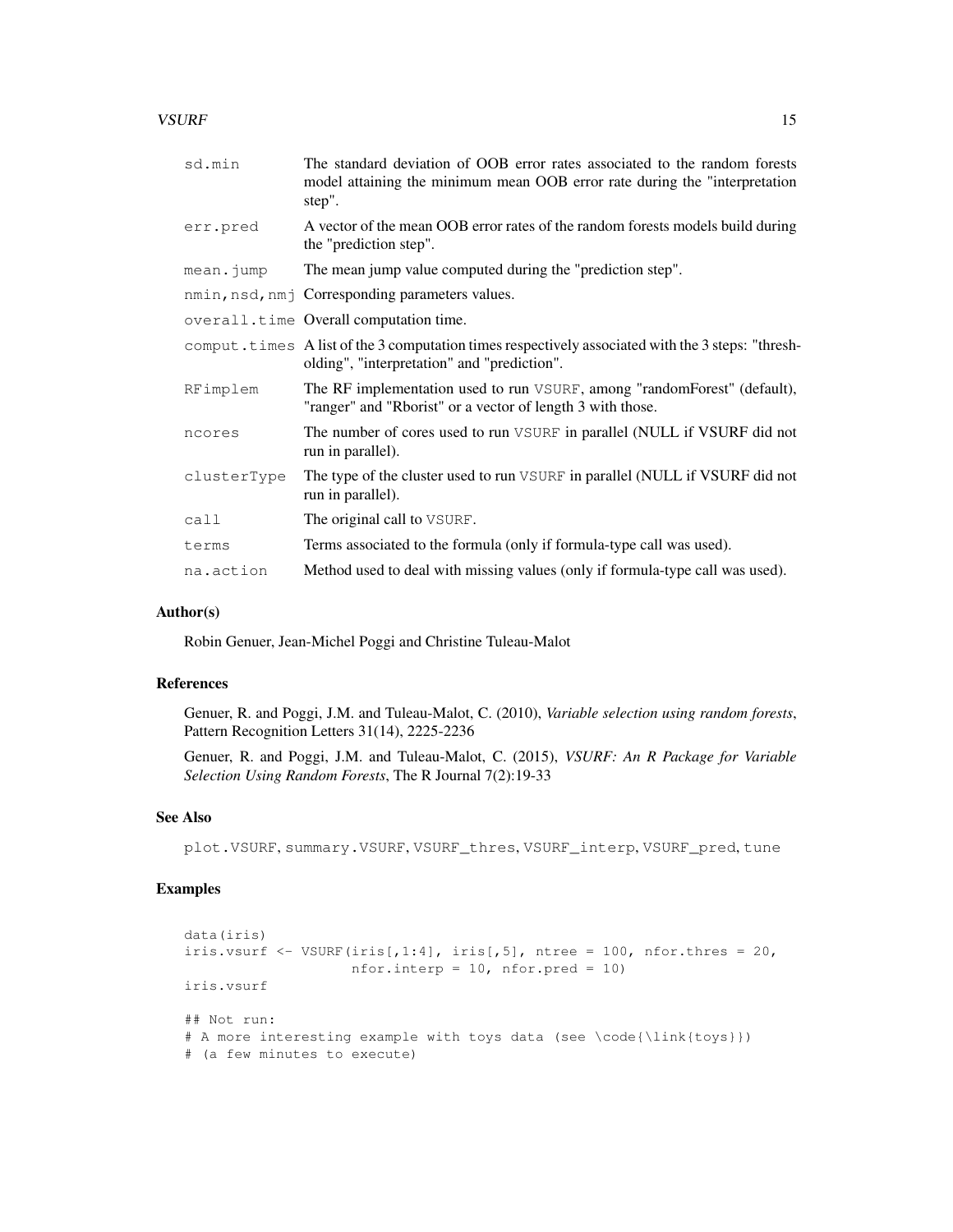```
data(toys)
toys.vsurf <- VSURF(toys$x, toys$y)
toys.vsurf
# VSURF run on 2 cores in parallel (using a SOCKET cluster):
data(toys)
toys.vsurf.parallel <- VSURF(toys$x, toys$y, parallel = TRUE, ncores = 2)
## End(Not run)
```
VSURF\_interp *Interpretation step of VSURF*

#### Description

Interpretation step aims to select all variables related to the response for interpretation purpose. This is the second step of the VSURF function. It is designed to be executed after the thresholding step VSURF\_thres.

#### Usage

```
VSURF_interp(x, ...)
## Default S3 method:
VSURF_interp(x, y, ntree = 2000, vars,
  nfor.interp = 25, nsd = 1, RFimplem = "randomForest",
  parallel = FALSE, ncores = detectCores() - 1,
  clusterType = "PSOCK", verbose = TRUE, ...)
## S3 method for class 'formula'
VSURF_interp(formula, data, ..., na.action = na.fail)
```

| x, formula  | A data frame or a matrix of predictors, the columns represent the variables. Or<br>a formula describing the model to be fitted.                       |
|-------------|-------------------------------------------------------------------------------------------------------------------------------------------------------|
| $\ddots$    | others parameters to be passed on to the random Forest function (see ?ran-<br>domForest for further information).                                     |
| - y         | A response vector (must be a factor for classification problems and numeric for<br>regression ones).                                                  |
| ntree       | Number of trees in each forests grown. Standard parameter of random Forest.                                                                           |
| vars        | A vector of variable indices. Typically, indices of variables selected by thresh-<br>olding step (see value varselect.thres of VSURF_thres function). |
| nfor.interp | Number of forests grown.                                                                                                                              |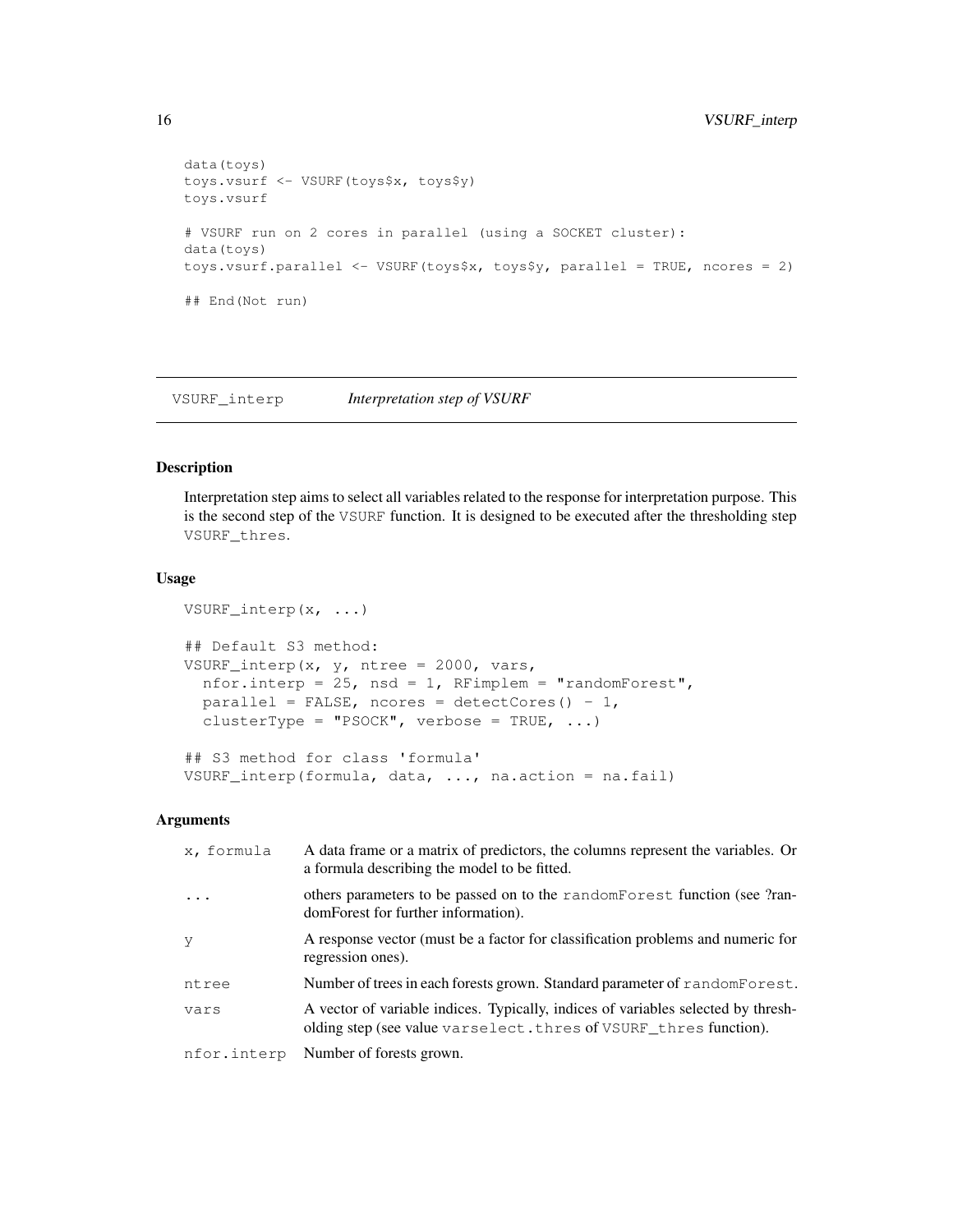| nsd         | Number of times the standard deviation of the minimum value of $err$ , interp<br>is multiplied. See details below.                                                                                                                                                                                                                                                                                                                                                                                                                                                                                                                    |
|-------------|---------------------------------------------------------------------------------------------------------------------------------------------------------------------------------------------------------------------------------------------------------------------------------------------------------------------------------------------------------------------------------------------------------------------------------------------------------------------------------------------------------------------------------------------------------------------------------------------------------------------------------------|
| RFimplem    | Choice of the random forests implementation to use : "randomForest" (default),<br>"ranger" or "Rborist" (not that if "Rborist" is chosen, "randoForest" will still be<br>used for the first step VSURF_thres). If a vector of length 3 is given, each co-<br>ordinate is passed to each intermediate function: VSURF_thres, VSURF_interp,<br>VSURF_pred, in this order.                                                                                                                                                                                                                                                               |
| parallel    | A logical indicating if you want VSURF to run in parallel on multiple cores (de-<br>fault to FALSE). If a vector of length 3 is given, each coordinate is passed to each<br>intermediate function: VSURF_thres, VSURF_interp, VSURF_pred, in<br>this order.                                                                                                                                                                                                                                                                                                                                                                           |
| ncores      | Number of cores to use. Default is set to the number of cores detected by R<br>minus 1.                                                                                                                                                                                                                                                                                                                                                                                                                                                                                                                                               |
| clusterType | Type of the multiple cores cluster used to run VSURF in parallel. Must be<br>chosen among "PSOCK" (default: SOCKET cluster available locally on all OS),<br>"FORK" (local too, only available for Linux and Mac OS), "MPI" (can be used<br>on a remote cluster, which needs snow and Rmpi packages installed), "ranger"<br>and "Rborist" for internal parallelizations of those packages (not that if "Rborist"<br>is chosen, "SOCKET" will still be used for the first step VSURF_thres). If<br>a vector of length 2 is given, each coordinate is passed to each intermediate<br>function: VSURF_thres, VSURF_interp, in this order. |
| verbose     | A logical indicating if information about method's progress (included progress<br>bars for each step) must be printed (default to TRUE). Adds a small extra over-<br>load.                                                                                                                                                                                                                                                                                                                                                                                                                                                            |
| data        | a data frame containing the variables in the model.                                                                                                                                                                                                                                                                                                                                                                                                                                                                                                                                                                                   |
| na.action   | A function to specify the action to be taken if NAs are found. (NOTE: If given,<br>this argument must be named, and as randomForest it is only used with the<br>formula-type call.)                                                                                                                                                                                                                                                                                                                                                                                                                                                   |

# Details

nfor.interp embedded random forests models are grown, starting with the random forest build with only the most important variable and ending with all variables. Then,  $err \cdot min$  the minimum mean out-of-bag (OOB) error rate of these models and its associated standard deviation sd.min are computed. Finally, the smallest model (and hence its corresponding variables) having a mean OOB error less than err.min + nsd \* sd.min is selected.

Note that, the mtry parameter of randomForest is set to its default value (see randomForest) if nvm, the number of variables in the model, is not greater than the number of observations, while it is set to nvm/3 otherwise. This is to ensure quality of OOB error estimations along embedded RF models.

# Value

An object of class VSURF\_interp, which is a list with the following components:

varselect.interp

A vector of indices of selected variables.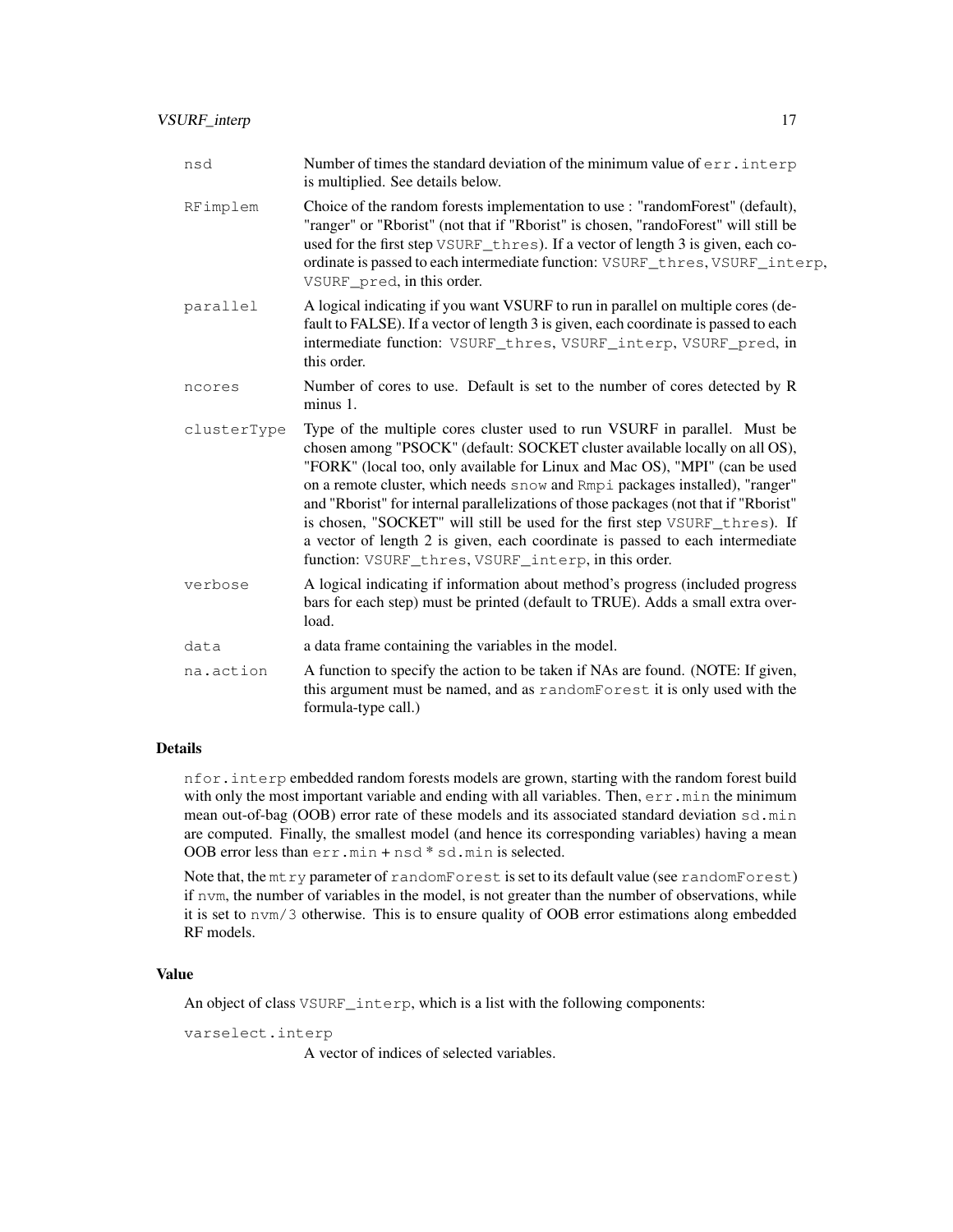| err.interp           | A vector of the mean OOB error rates of the embedded random forests models.                                                       |
|----------------------|-----------------------------------------------------------------------------------------------------------------------------------|
| sd.min               | The standard deviation of OOB error rates associated to the random forests<br>model attaining the minimum mean OOB error rate.    |
| num.varselect.interp |                                                                                                                                   |
|                      | The number of selected variables.                                                                                                 |
| varselect.thres      |                                                                                                                                   |
|                      | A vector of indexes of variables selected after "thresholding step", sorted ac-<br>cording to their mean VI, in decreasing order. |
| nsd                  | Value of the parameter in the call.                                                                                               |
| comput.time          | Computation time.                                                                                                                 |
| RFimplem             | The RF implementation used to run VSURF _interp.                                                                                  |
| ncores               | The number of cores used to run VSURF interp in parallel (NULL if VSURF interp<br>did not run in parallel).                       |
| clusterType          | The type of the cluster used to run VSURF_interp in parallel (NULL if<br>VSURF_interp did not run in parallel).                   |
| call                 | The original call to VSURF.                                                                                                       |
| terms                | Terms associated to the formula (only if formula-type call was used).                                                             |
|                      |                                                                                                                                   |

#### Author(s)

Robin Genuer, Jean-Michel Poggi and Christine Tuleau-Malot

# References

Genuer, R. and Poggi, J.M. and Tuleau-Malot, C. (2010), *Variable selection using random forests*, Pattern Recognition Letters 31(14), 2225-2236

Genuer, R. and Poggi, J.M. and Tuleau-Malot, C. (2015), *VSURF: An R Package for Variable Selection Using Random Forests*, The R Journal 7(2):19-33

# See Also

VSURF, tune

# Examples

```
data(iris)
iris.thres \leq VSURF_thres(iris[,1:4], iris[,5], ntree = 100, nfor.thres = 20)
iris.interp <- VSURF_interp(iris[,1:4], iris[,5],
 vars = iris.thres$varselect.thres, nfor.interp = 10)
iris.interp
## Not run:
# A more interesting example with toys data (see \code{\link{toys}})
# (a few minutes to execute)
data(toys)
toys.thres <- VSURF_thres(toys$x, toys$y)
```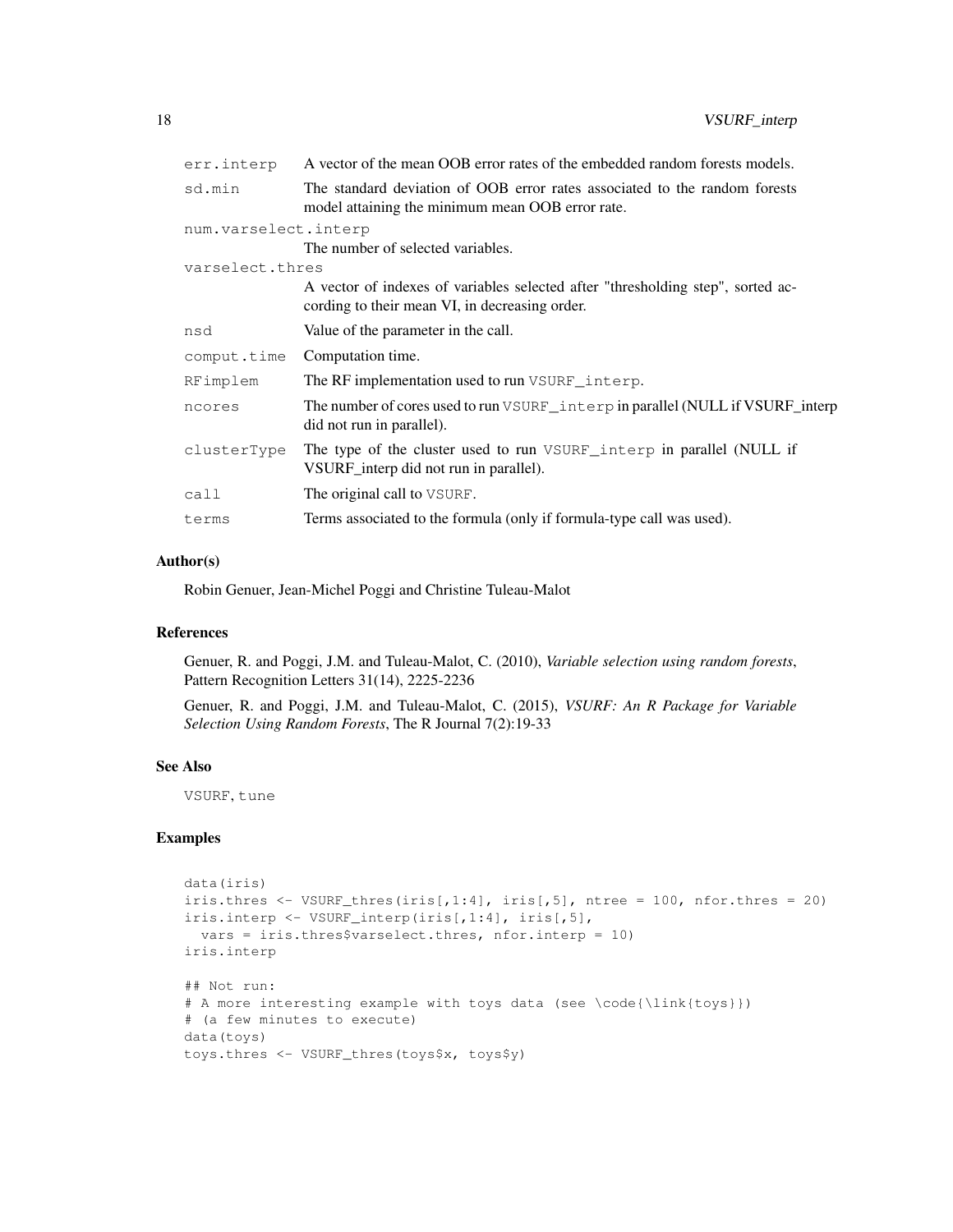# VSURF\_pred 19

```
toys.interp <- VSURF_interp(toys$x, toys$y,
 vars = toys.thres$varselect.thres)
toys.interp
## End(Not run)
```
#### VSURF\_pred *Prediction step of VSURF*

# Description

Prediction step refines the selection of interpretation step VSURF\_interp by eliminating redundancy in the set of variables selected, for prediction purpose. This is the third step of the VSURF function.

# Usage

```
VSURF_pred(x, ...)
## Default S3 method:
VSURF_pred(x, y, ntree = 2000, err.interp,
  varselect.interp, nfor.pred = 25, nmj = 1,
  RFimplem = "randomForest", parallel = FALSE, ncores = detectCores()
  -1, verbose = TRUE, ...)
## S3 method for class 'formula'
```

```
VSURF_pred(formula, data, ..., na.action = na.fail)
```

| x, formula       | A data frame or a matrix of predictors, the columns represent the variables. Or<br>a formula describing the model to be fitted.                               |
|------------------|---------------------------------------------------------------------------------------------------------------------------------------------------------------|
| $\cdot$          | others parameters to be passed on to the random Forest function (see ?ran-<br>domForest for further information).                                             |
| У                | A response vector (must be a factor for classification problems and numeric for<br>regression ones).                                                          |
| ntree            | Number of trees in each forests grown. Standard parameter of randomForest.                                                                                    |
| err.interp       | A vector of the mean OOB error rates of the embedded random forests models<br>build during interpretation step (value err. interp of function VSURF _interp). |
| varselect.interp |                                                                                                                                                               |
|                  | A vector of indices of variables selected after interpretation step.                                                                                          |
| nfor.pred        | Number of forests grown.                                                                                                                                      |
| nmi              | Number of times the mean jump is multiplied. See details below.                                                                                               |
|                  |                                                                                                                                                               |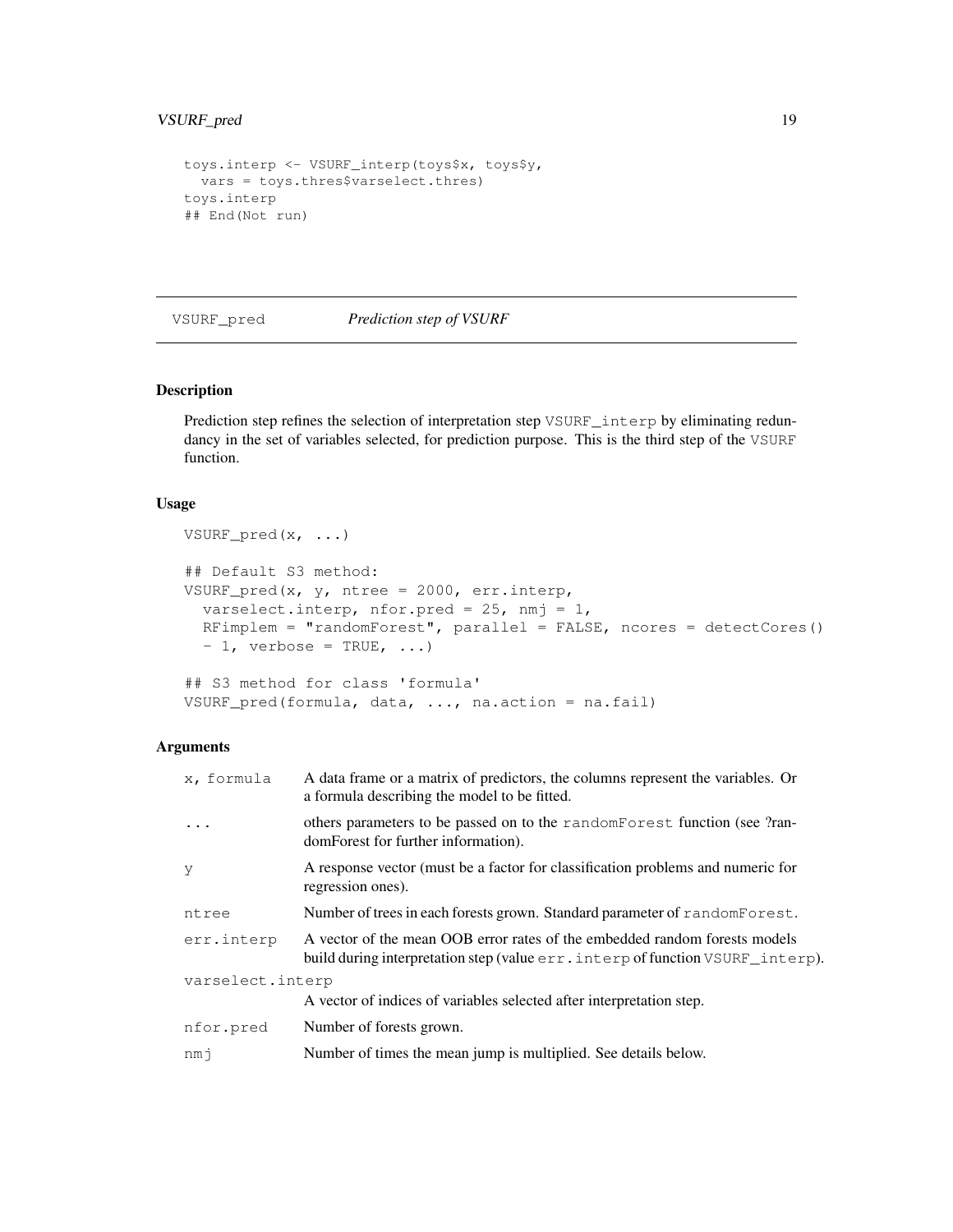| RFimplem  | Choice of the random forests implementation to use : "random Forest" (default),<br>"ranger" or "Rborist" (not that if "Rborist" is chosen, "randoForest" will still be<br>used for the first step VSURF thres). If a vector of length 3 is given, each co-<br>ordinate is passed to each intermediate function: VSURF_thres, VSURF_interp,<br>VSURF pred, in this order. |
|-----------|--------------------------------------------------------------------------------------------------------------------------------------------------------------------------------------------------------------------------------------------------------------------------------------------------------------------------------------------------------------------------|
| parallel  | A logical indicating if you want VSURF to run in parallel on multiple cores (de-<br>fault to FALSE). If a vector of length 3 is given, each coordinate is passed to each<br>intermediate function: VSURF_thres, VSURF_interp, VSURF_pred, in<br>this order.                                                                                                              |
| ncores    | Number of cores to use. Default is set to the number of cores detected by R<br>minus 1.                                                                                                                                                                                                                                                                                  |
| verbose   | A logical indicating if information about method's progress (included progress<br>bars for each step) must be printed (default to TRUE). Adds a small extra over-<br>load.                                                                                                                                                                                               |
| data      | a data frame containing the variables in the model.                                                                                                                                                                                                                                                                                                                      |
| na.action | A function to specify the action to be taken if NAs are found. (NOTE: If given,<br>this argument must be named, and as randomForest it is only used with the<br>formula-type call.)                                                                                                                                                                                      |

# Details

nfor.pred embedded random forests models are grown, starting with the random forest build with only the most important variable. Variables are added to the model in a stepwise manner. The mean jump value mean. jump is calculated using variables that have been left out by interpretation step, and is set as the mean absolute difference between mean OOB errors of one model and its first following model. Hence a variable is included in the model if the mean OOB error decrease is larger than nmj \* mean.jump.

Note that, the mtry parameter of randomForest is set to its default value (see randomForest) if nvm, the number of variables in the model, is not greater than the number of observations, while it is set to nvm/3 otherwise. This is to ensure quality of OOB error estimations along embedded RF models.

#### Value

An object of class VSURF\_pred, which is a list with the following components:

| varselect.pred     |                                                                                                          |
|--------------------|----------------------------------------------------------------------------------------------------------|
|                    | A vector of indices of variables selected after "prediction step".                                       |
| err.pred           | A vector of the mean OOB error rates of the random forests models build during<br>the "prediction step". |
| $mean$ . $jump$    | The mean jump value computed during the "prediction step".                                               |
| num.varselect.pred |                                                                                                          |
|                    | The number of selected variables.                                                                        |
| nmi                | Value of the parameter in the call.                                                                      |
| comput.time        | Computation time.                                                                                        |
| RFimplem           | The RF implementation used to run VSURF pred.                                                            |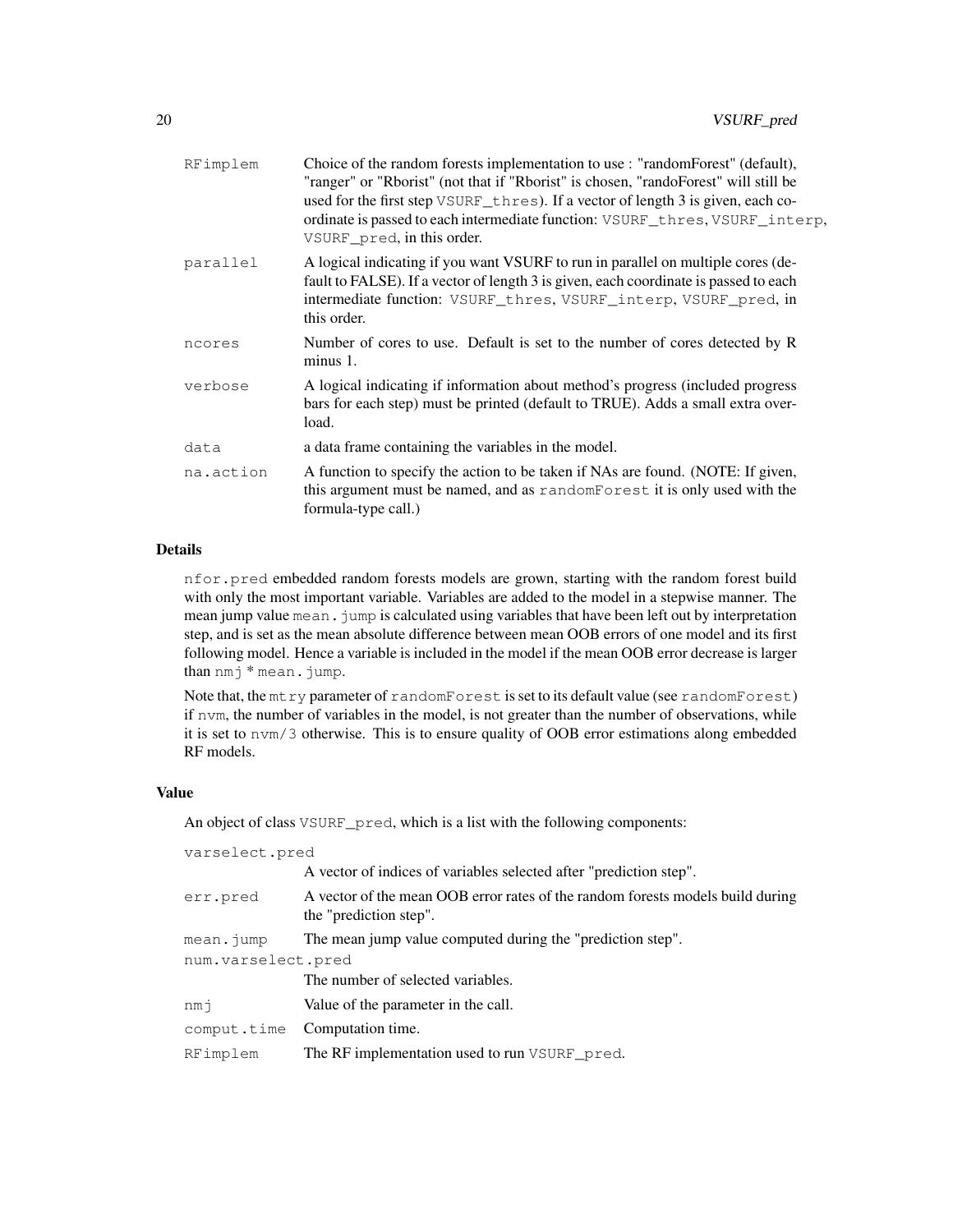# VSURF\_thres 21

| call  | The original call to VSURF.                                           |
|-------|-----------------------------------------------------------------------|
| terms | Terms associated to the formula (only if formula-type call was used). |

# Author(s)

Robin Genuer, Jean-Michel Poggi and Christine Tuleau-Malot

# References

Genuer, R. and Poggi, J.M. and Tuleau-Malot, C. (2010), *Variable selection using random forests*, Pattern Recognition Letters 31(14), 2225-2236

Genuer, R. and Poggi, J.M. and Tuleau-Malot, C. (2015), *VSURF: An R Package for Variable Selection Using Random Forests*, The R Journal 7(2):19-33

# See Also

VSURF

# Examples

```
data(iris)
iris.thres \leq VSURF_thres(iris[,1:4], iris[,5], ntree = 100, nfor.thres = 20)
iris.interp <- VSURF_interp(iris[,1:4], iris[,5],
 vars = iris.thres$varselect.thres, nfor.interp = 10)
iris.pred <- VSURF_pred(iris[,1:4], iris[,5],
 err.interp = iris.interp$err.interp,
 varselect.interp = iris.interp$varselect.interp, nfor.pred = 10)
iris.pred
## Not run:
# A more interesting example with toys data (see \code{\link{toys}})
# (a few minutes to execute)
data(toys)
toys.thres <- VSURF_thres(toys$x, toys$y)
toys.interp <- VSURF_interp(toys$x, toys$y,
 vars = toys.thres$varselect.thres)
toys.pred <- VSURF pred(toys$x, toys$y, err.interp = toys.interp$err.interp,
 varselect.interp = toys.interp$varselect.interp)
toys.pred
## End(Not run)
```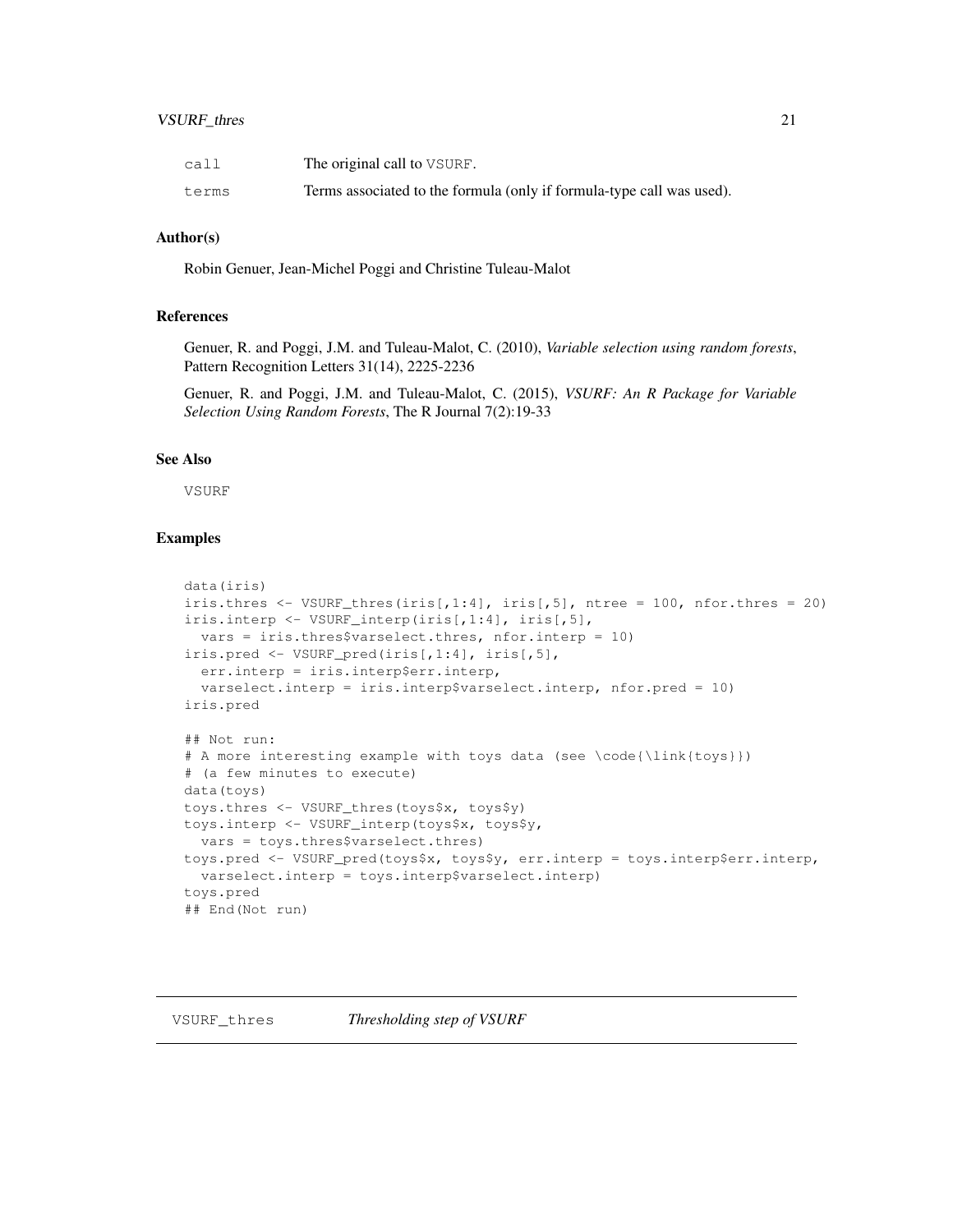# Description

Thresholding step is dedicated to roughly eliminate irrelevant variables a the dataset. This is the first step of the VSURF function. For refined variable selection, see VSURF other steps: VSURF\_interp and VSURF\_pred.

# Usage

```
VSURF_thres(x, ...)
## Default S3 method:
VSURF_thres(x, y, ntree = 2000,
  mtry = max(floor(ncol(x)/3), 1), nfor.thres = 50, nmin = 1,RFimplem = "randomForest", parallel = FALSE, clusterType = "PSOCK",
  ncores = parallel::detectCores() - 1, verbose = TRUE, ...)## S3 method for class 'formula'
```

```
VSURF_thres(formula, data, ..., na.action = na.fail)
```

| x, formula  | A data frame or a matrix of predictors, the columns represent the variables. Or<br>a formula describing the model to be fitted.                                                                                                                                                                                                                                                                                 |
|-------------|-----------------------------------------------------------------------------------------------------------------------------------------------------------------------------------------------------------------------------------------------------------------------------------------------------------------------------------------------------------------------------------------------------------------|
| $\ddots$    | others parameters to be passed on to the randomForest function (see ?ran-<br>domForest for further information).                                                                                                                                                                                                                                                                                                |
| y           | A response vector (must be a factor for classification problems and numeric for<br>regression ones).                                                                                                                                                                                                                                                                                                            |
| ntree       | Number of trees in each forests grown. Standard parameter of randomForest.                                                                                                                                                                                                                                                                                                                                      |
| mtry        | Number of variables randomly sampled as candidates at each split. Standard<br>parameter of randomForest.                                                                                                                                                                                                                                                                                                        |
| nfor.thres  | Number of forests grown.                                                                                                                                                                                                                                                                                                                                                                                        |
| nmin        | Number of times the "minimum value" is multiplied to set threshold value. See<br>details below.                                                                                                                                                                                                                                                                                                                 |
| RFimplem    | Choice of the random forests implementation to use : "randomForest" (default),<br>"ranger" or "Rborist" (not that if "Rborist" is chosen, "randoForest" will still be<br>used for the first step VSURF_thres). If a vector of length 3 is given, each co-<br>ordinate is passed to each intermediate function: VSURF_thres, VSURF_interp,<br>VSURF pred, in this order.                                         |
| parallel    | A logical indicating if you want VSURF to run in parallel on multiple cores (de-<br>fault to FALSE). If a vector of length 3 is given, each coordinate is passed to each<br>intermediate function: VSURF_thres, VSURF_interp, VSURF_pred, in<br>this order.                                                                                                                                                     |
| clusterType | Type of the multiple cores cluster used to run VSURF in parallel. Must be<br>chosen among "PSOCK" (default: SOCKET cluster available locally on all OS),<br>"FORK" (local too, only available for Linux and Mac OS), "MPI" (can be used<br>on a remote cluster, which needs snow and Rmpi packages installed), "ranger"<br>and "Rborist" for internal parallelizations of those packages (not that if "Rborist" |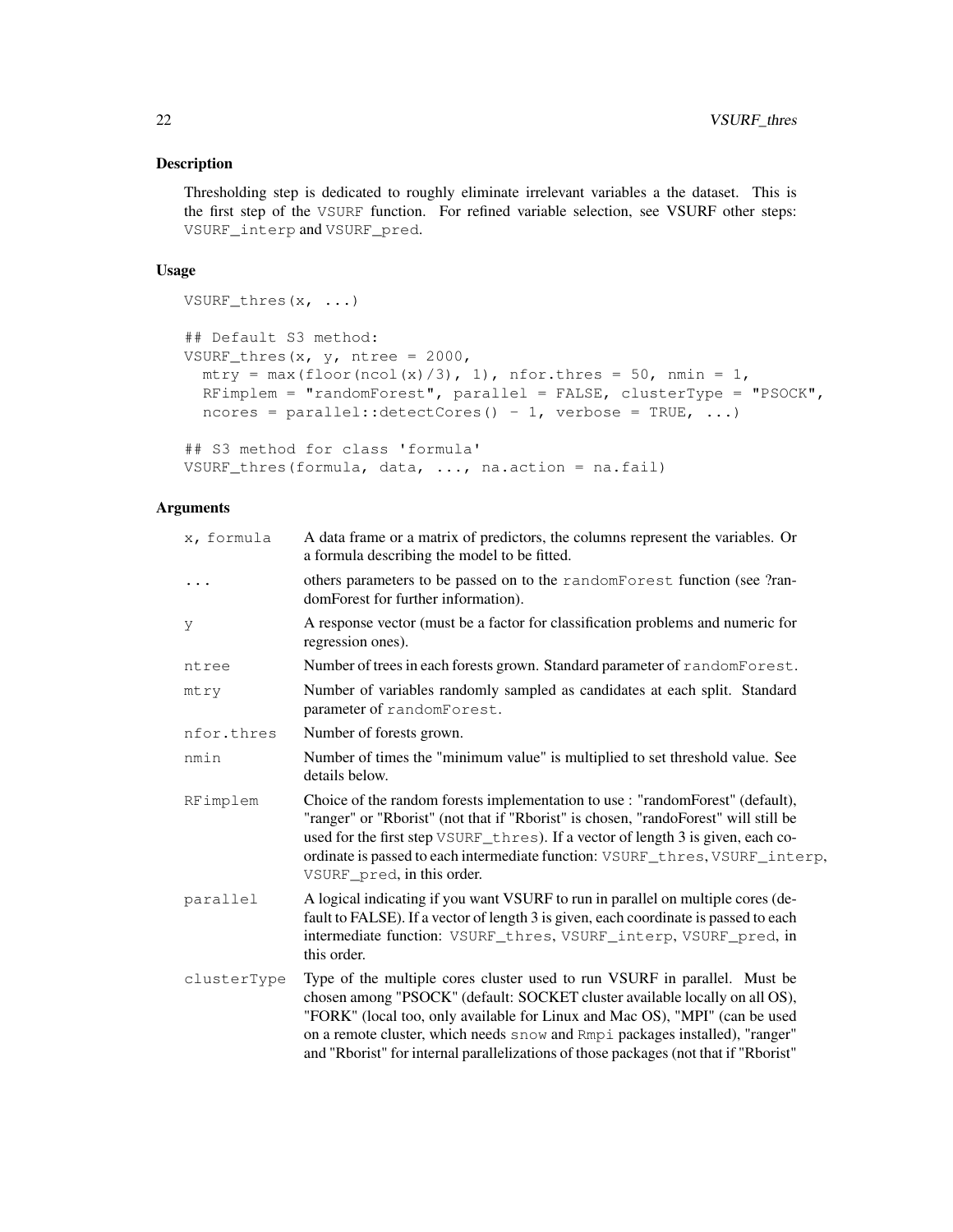|           | is chosen, "SOCKET" will still be used for the first step VSURF thres). If<br>a vector of length 2 is given, each coordinate is passed to each intermediate<br>function: VSURF_thres, VSURF_interp, in this order. |
|-----------|--------------------------------------------------------------------------------------------------------------------------------------------------------------------------------------------------------------------|
| ncores    | Number of cores to use. Default is set to the number of cores detected by R<br>$minus 1$ .                                                                                                                         |
| verbose   | A logical indicating if information about method's progress (included progress<br>bars for each step) must be printed (default to TRUE). Adds a small extra over-<br>load.                                         |
| data      | a data frame containing the variables in the model.                                                                                                                                                                |
| na.action | A function to specify the action to be taken if NAs are found. (NOTE: If given,<br>this argument must be named, and as randomForest it is only used with the<br>formula-type call.)                                |

# Details

First, nfor.thres random forests are computed using the function randomForest with arguments importance=TRUE, and our choice of default values for ntree and mtry (which are higher than default in randomForest to get a more stable variable importance measure). Then variables are sorted according to their mean variable importance (VI), in decreasing order. This order is kept all along the procedure. Next, a threshold is computed: min.thres, the minimum predicted value of a pruned CART tree fitted to the curve of the standard deviations of VI. Finally, the actual thresholding is performed: only variables with a mean VI larger than nmin \* min.thres are kept.

#### Value

An object of class VSURF\_thres, which is a list with the following components:

| varselect.thres     |                                                                                                              |
|---------------------|--------------------------------------------------------------------------------------------------------------|
|                     | A vector of indices of selected variables, sorted according to their mean VI, in<br>decreasing order.        |
| imp.varselect.thres |                                                                                                              |
|                     | A vector of importance of the varselect. thres variables.                                                    |
| min.thres           | The minimum predicted value of a pruned CART tree fitted to the curve of the<br>standard deviations of VI.   |
| num.varselect.thres |                                                                                                              |
|                     | The number of selected variables.                                                                            |
|                     | imp. mean. dec A vector of the variables importance means (over nfor. thres runs), in de-<br>creasing order. |
| imp.mean.dec.ind    |                                                                                                              |
|                     | The ordering index vector associated to the sorting of variables importance<br>means.                        |
| imp.sd.dec          | A vector of standard deviations of all variables importance. The order is given<br>by imp.mean.dec.ind.      |
| mean.perf           | The mean OOB error rate, obtained by a random forests build with all variables.                              |